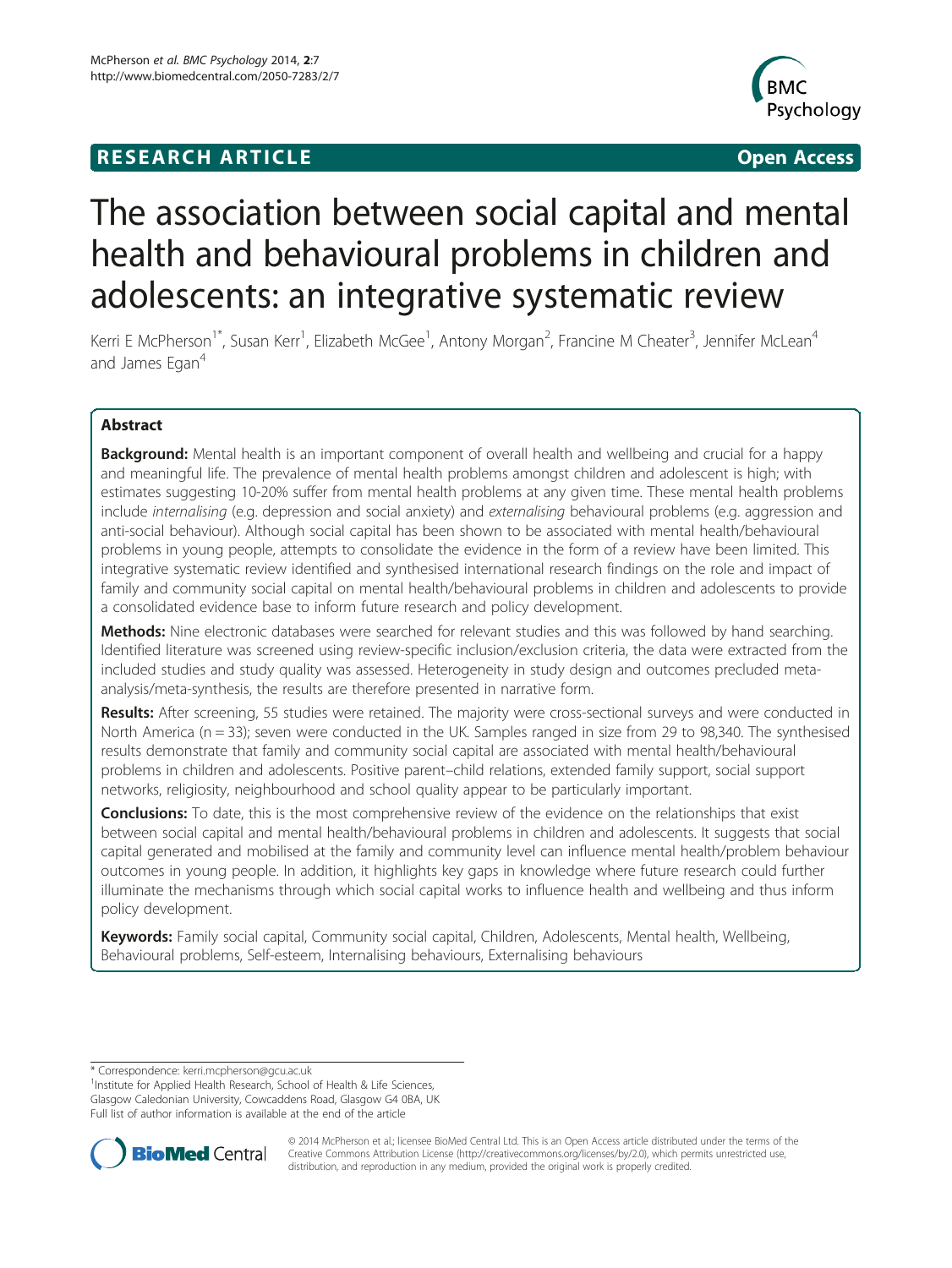# Background

Mental health has been defined by the World Health Organization ([2013\)](#page-15-0) as "a state of well-being in which every individual realizes his or her own potential, can cope with the normal stresses of life, can work productively and fruitfully, and is able to make a contribution to her or his community". However, while mental health is an essential component of general health and wellbeing, mental ill-health is recognised as a significant contributor to the global burden of disease (World Health Organization [2008](#page-15-0)). Estimates suggest that 10-20% of young people suffer from mental health problems at any given time, with problems being more common during the adolescent years than in childhood (World Health Organization [2003](#page-15-0); World Health Organization [2012b](#page-15-0)). Mental health problems in children and adolescents are important as they are known to influence quality of life, engagement in risky behaviours, behaviour and attendance at school, educational achievement and future health and life chances (Rapport et al. [2001](#page-15-0)). In addition, pre-adult onset is known to be a major risk factor for mental health problems in later life (Kessler et al. [2005](#page-14-0); Kim-Cohen et al. [2003\)](#page-14-0).

Evidently, mental health/ill-health is a multifaceted construct, encompassing a range of positive and negative social, emotional and behavioural dimensions (Thirunavurakasu et al. [2011](#page-15-0)). While debates continue about what constitutes mental health and wellbeing, mental health problems in adults are generally categorised using the International Classification of Diseases (ICD-10) or the Diagnostic and Statistical Manual of Mental Disorders (DSM-IV) (American Psychiatric Association [2000;](#page-13-0) World Health Organization [2011](#page-15-0)). ICD-10 categorises mental health problems into one or more of a number of broad categories including: schizophrenia/schizotypal disorders; affective disorders (e.g. depression); neurotic/stress-related disorders (e.g. anxiety); personality disorders (e.g. psychopathy); disorders of psychological development; and, disorders linked to the use of psychoactive substances (e.g. alcohol) (World Health Organization [2011](#page-15-0)). Concerns have been raised about the appropriateness of the ICD-10 and DSM-IV diagnostic criteria for children and adolescents, including the risk of the "psychiatrization" of problems in young people (World Health Organization [2003\)](#page-15-0). As a consequence the approach taken to categorise mental health problems in young people commonly avoids the use of ICD-10/DSM-IV criteria, with preference being given to the terms internalising behavioural problems (including depression and social anxiety) and externalising behavioural problems (including aggression and anti-social behaviour) (Achenbach [1992,](#page-13-0) Almedom [2005,](#page-13-0) Xue et al. [2005\)](#page-15-0).

Awareness of the potential sustained and long term consequences of mental health problems has, in recent years, resulted in a paradigmatic shift in public/mental health approaches from curative to preventive, particularly in the context of children and adolescents (National Mental Health Development Unit [2013](#page-15-0); World Health Organization [2002](#page-15-0)). The focus of national and international policymakers is therefore on creating and supporting opportunities for young people to accumulate and exploit factors, or assets, known to protect and improve mental health and behavioural outcomes (National Institute for Health and Clinical Excellence [2012;](#page-15-0) World Health Organization [2002\)](#page-15-0). In this regard, a recent review of the literature that explored ways in which children and adolescents construct and experience mental health highlighted a range of risk and protective factors (Shucksmith et al. [2009](#page-15-0)). Many of the factors highlighted by the young people as being important for their mental health represent constructs that have been described elsewhere as being indicators of 'social capital', including, for example, the pivotal role of family and peer relationships and the impact of neighbourhoods and communities (Ferguson [2005](#page-14-0), Kawachi et al. [1997;](#page-14-0) Morgan [2011](#page-14-0); Vyncke et al. [2013\)](#page-15-0).

Similar to mental health, social capital is a multifarious construct that has emerged from the works of Pierre Bourdieu [\(1986\)](#page-13-0), James Coleman [\(1988\)](#page-13-0) and Robert Putnam [\(1995](#page-15-0)). Reflecting their disciplinary backgrounds, each of these theorists has conceptualised social capital differently and this has generated debate in the literature about how social capital should be defined and measured. Bourdieu defines social capital in terms of networks and connections between individuals that can provide support and resource, Coleman conceptualises social capital as being a resource of the social relations that exist between families and the communities that they are linked to, and Putnam defines social capital as a characteristic of communities including community cohesion, reciprocity and trust. While a more nuanced debate about how social capital should be conceptualised continues, theorists such as Kawachi have sought a more pluralistic approach that attempts to unify key elements that emerge from the various traditions. This has resulted in relative consensus that social capital includes those elements of social networks that can bring about positive social, economic and health development (Kawachi et al. [1999;](#page-14-0) Morgan [2011;](#page-14-0) Ottebjer [2005](#page-15-0)) and this can occur at the micro (individual, family/ household) and macro (local, national and international) level (Almedom [2005](#page-13-0); Morgan [2011;](#page-14-0) Ottebjer [2005](#page-15-0)).

Despite, or perhaps because of, its complex nature, social capital has been discussed and debated in the public health field by those wishing to explain, reduce and prevent health inequalities (e.g. Almedom [2005](#page-13-0); Carlson and Chamberlain [2003](#page-13-0); Gillies [1998;](#page-14-0) Kawachi et al. [1997](#page-14-0); National Mental Health Development Unit [2013\)](#page-15-0). Specific consideration has also been given, by some, to the ways in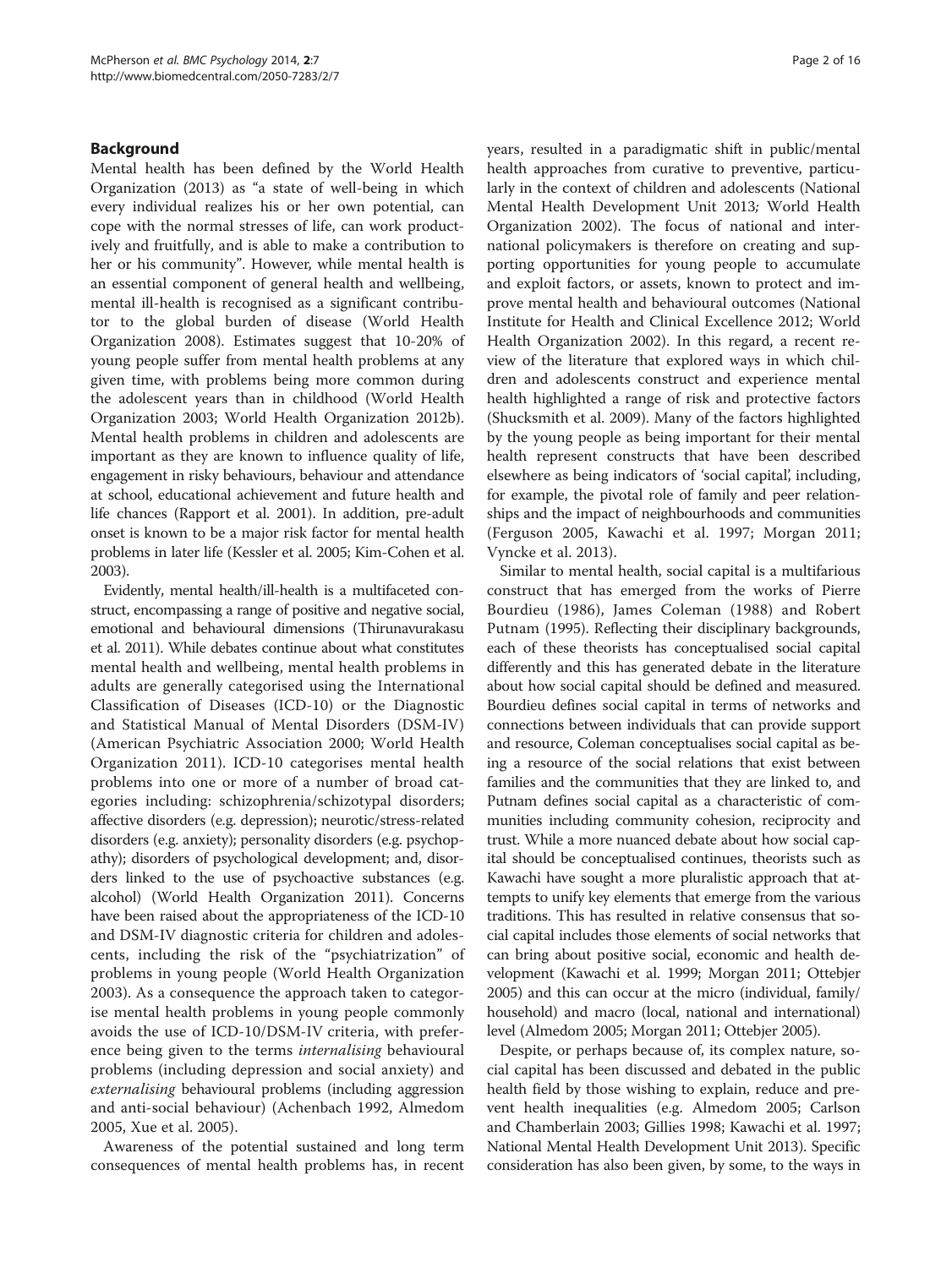which social capital might be a resource for the health and wellbeing of young people (Morgan [2010](#page-14-0); Morgan [2011](#page-14-0); Morrow [1999;](#page-14-0) Putnam [1995](#page-15-0)). While an initial paucity of primary research was a constraint (Almedom [2005](#page-13-0)), the empirical evidence base has accumulated over the past 10 years with a number of studies suggesting that social capital is an important asset for the health and wellbeing of children and adolescents, including for their mental health (Caughy et al. [2008;](#page-13-0) Drukker et al. [2003;](#page-14-0) Morgan [2010;](#page-14-0) Morgan and Haglund [2009;](#page-14-0) Morrow [2004](#page-14-0)).

However, it is important to recognise that social capital is a construct developed within an adult framework and, therefore, traditional definitions may be inadequate for children and adolescents (Morgan [2011](#page-14-0); Morrow [2001](#page-14-0)). Young people may differ from adults in terms of the social spaces they inhabit and social connections that they develop and exploit (Morgan [2011](#page-14-0); Morrow [2001\)](#page-14-0). Also, children and young people are acknowledged as having agency and autonomy in the health process and capable of generating and using their own social capital (James and Prout [1997](#page-14-0)). As an example, schools are rarely included in traditional definitions of social capital but they are an important community arena for young people and represent places where family and community intersect and where young people's social networks can be developed and exploited (e.g. Vieno et al. [2005\)](#page-15-0).

Thus, while research suggests that social capital may offer an appropriate underpinning for interventions designed to promote better mental health and prevent behavioural problems, there have been few attempts to progress a more theoretical approach to understanding social capital, particularly in the context of young people. This limits our ability to develop appropriate and theoretically-driven interventions. Recognising this, Morgan and Haglund ([2012\)](#page-14-0) made a recent plea for research designed to support future hypothesis generation and this includes systematic reviews of existing literature that has focused specifically on young people.

A small number of systematic reviews do exist but their contribution to the field is limited. For example, Ferguson undertook a review of the literature to explore conceptual and operational definitions of social capital when used as a predictor variable in the context of children's wellbeing (Ferguson [2006](#page-14-0)); however, the definition of 'wellbeing' was very broad and does not enable conclusions to be drawn on the association between social capital and mental health and behavioural problems. That said, this review highlights the importance of exploring social capital at both the family and community level when the focus is young people. Additional reviews have been undertaken that have focused more specifically on the influence of social capital on mental health (i.e. Vyncke et al. [2013,](#page-15-0) Almedom [2005](#page-13-0) and De Silva et al. [2005](#page-13-0)). While adding important information to the evidence

base, none of these reviews focused specifically on the mental health/problem behaviours of children and adolescents. Vyncke and colleagues had a very broad definition of health and wellbeing that extended beyond mental health/behavioural problems and Almedon and De Silva et al. focused mainly on adults, making it difficult to draw firm conclusions about young people.

In light of limited review-level evidence this current systematic review took up Morgan and Haglund's challenge by seeking to: a) identify, analyse and synthesise primary evidence on the association between social capital and mental health and behavioural problems in children and adolescents: and, b) make recommendations/discuss implications for future research and policy development. To the best of our knowledge, this is the first attempt to focus solely on the evidence base in this area. To ensure the review was comprehensive and not limited to one particular theoretical paradigm, we adopted a pluralistic approach and included evidence from across the range of theoretical traditions within the social capital literature. However, with the focus on children and adolescents, and reflecting on the findings of Ferguson (Ferguson [2006](#page-14-0)) and Almedom (Almedom [2005\)](#page-13-0), we used the concepts of family social capital (FSC) and community social capital (CSC) (see the Types of social capital section below for more detail on the elements of FSC and CSC) as a framework to guide the extraction and synthesis of the data and to structure the presentation of the results.

# Methods

This systematic review was part of a larger review that explored the association between social capital and a broad range of psychosocial health and wellbeing in children and adolescents. In the larger review health and wellbeing outcomes were grouped in a way that would offer the greatest conceptual and practical value (e.g. mental health and behavioural problems, health risk behaviours, health promoting behaviours). In this paper, mental health and behavioural problem outcomes were grouped together and analysed and reported on distinctly from other health and wellbeing domains which have been reported elsewhere (e.g. McPherson et al. [2013b](#page-14-0)).

Given that the purpose was to synthesise existing empirical research to provide a consolidated overview of the evidence in this field of study, rather than the generation of new theory, we adopted an integrative approach which enables the synthesis of different types of evidence (i.e. qualitative, quantitative and mixed-methods) (Dixon-Wood et al. [2005](#page-14-0)). In the larger review  $(n = 102$  papers) we employed a single search strategy to identify relevant literature across the range of health and wellbeing outcomes and this search strategy is available as part of the full method in the final report (McPherson et al. [2013a](#page-14-0)). Here we present the elements of the method directly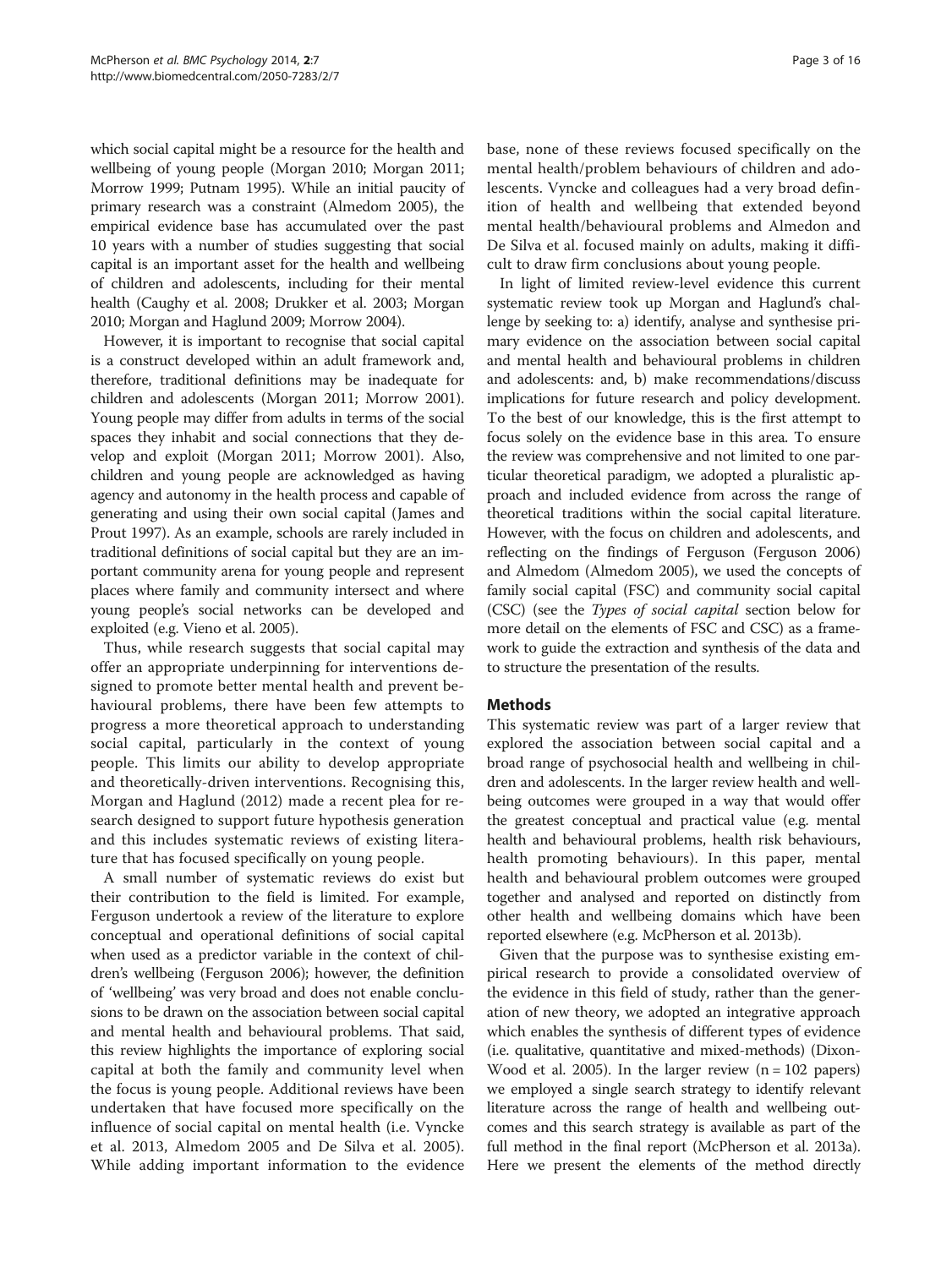relevant to the identification and synthesis of data on mental health and behavioural problems (i.e. internalising and externalising behavioural problems). A copy of the larger review protocol is available on request from the lead author.

# Criteria for inclusion

# Types of studies

Facilitated by our integrative approach we sought to include primary empirical quantitative, qualitative and mixed methods studies that were published and peer reviewed.

# Types of participants

Studies were included if they focused on preschool children, school-aged children and/or adolescents. Scoping of the literature revealed inconsistencies in the ways that authors defined children and adolescents, we therefore adopted a pragmatic approach, guided by the WHO's definition of adolescence (World Health Organization [2013](#page-15-0)). Samples where the majority were 10-19 years old were described as 'adolescents', samples where the majority were 5-10 years old were described as 'children', and samples where the majority of children were 0-5 years old were described as 'preschool children'. We also included 'mixed age group' samples.

We included studies where the data had been collected directly from the young person and where the data about the young person had been reported by a relevant other (e.g. parent, teacher or professional).

# Types of social capital

While we took a pluralistic approach to the conceptualisation of social capital, we drew on Ferguson's (Ferguson [2006\)](#page-14-0) findings as a framework for categorising indicators of family and community social capital. Therefore, only studies that included an indicator of family and/or community social capital were considered for inclusion. The elements of family social capital (FSC) included: family structure (e.g. number of parents present in the household); the quality of parent–child relations (e.g. parent– child communication); adult interest in the child (e.g. parental involvement with school); parent's monitoring of the child (e.g. perceptions of parental monitoring/ control); and, extended family support and exchange (e.g. perceptions of extended family support). The elements of community social capital (CSC) included: social support networks (e.g. peer support); civic engagement in local institutions (e.g. volunteering); trust and safety (e.g. trust in others); religiosity (e.g. attendance at religious services); the quality of the school (e.g. school cohesion and relationship between teachers and pupils); and, the quality of neighbourhood (e.g. neighbourhood cohesion and social control). We also considered studies that employed a

composite measure of family and/or community social capital and studies where, although the indicator did not fit within the definition above, the author(s) explicitly described their work as family (e.g. family cohesion) and/or community social capital (e.g. adult role models) and we refer to this as 'other measure'. Only studies that conceptualised and/or measured social capital as predicting, or influencing, mental health and/or behavioural problems were considered for inclusion; studies were not included if they conceptualised social capital as an outcome variable.

# Types of outcomes

Studies were included if they assessed individual-level mental health and/or behavioural problems. The outcomes considered included: self-esteem and self-worth; internalising behaviours which includes thoughts, feelings, emotions and behaviours that the child/adolescent directs inwards (e.g. depression and anxiety); and, externalising behaviours which includes the outward expression of feeling and emotions (e.g. aggression, violence, conduct disorders and disobedience). We also considered studies where researchers had measured internalising and externalising behaviours on a single scale giving a composite assessment of mental health and behavioural problems. Only studies that conceptualised and/or measured mental health and/ or behavioural problems as outcome variables were considered for inclusion.

# Search strategy

# Data sources

Nine electronic bibliographic databases were searched in April 2012 including: ASSIA, CINAHL, Cochrane Database of Systematic Reviews, Cochrane Central Register of Controlled Trials, Database of Abstracts of Reviews Effects, Embase, Medline, PsycINFO, and Sociological Abstracts. We also hand searched the reference lists of retrieved articles and web-sites of organisations and groups conducting research on the health and wellbeing of children and adolescents, and/or research in the field of social capital. The websites included: the Centre for Research on Families and Relationships, the World Health Organization and the Social Capital Task Group (Edinburgh, UK).

# Search terms and delimiters

To identify appropriate search terms, we undertook initial scoping of relevant electronic databases. As noted above, this review was part of a larger piece of work exploring the association between FSC and CSC and children and adolescents' individual-level psychosocial health and wellbeing outcomes and we developed a single strategy to capture literature from across the range of outcomes, including mental health and behavioural problem outcomes. The search strategy included both index terms (i.e. thesaurus and subject headings) and free text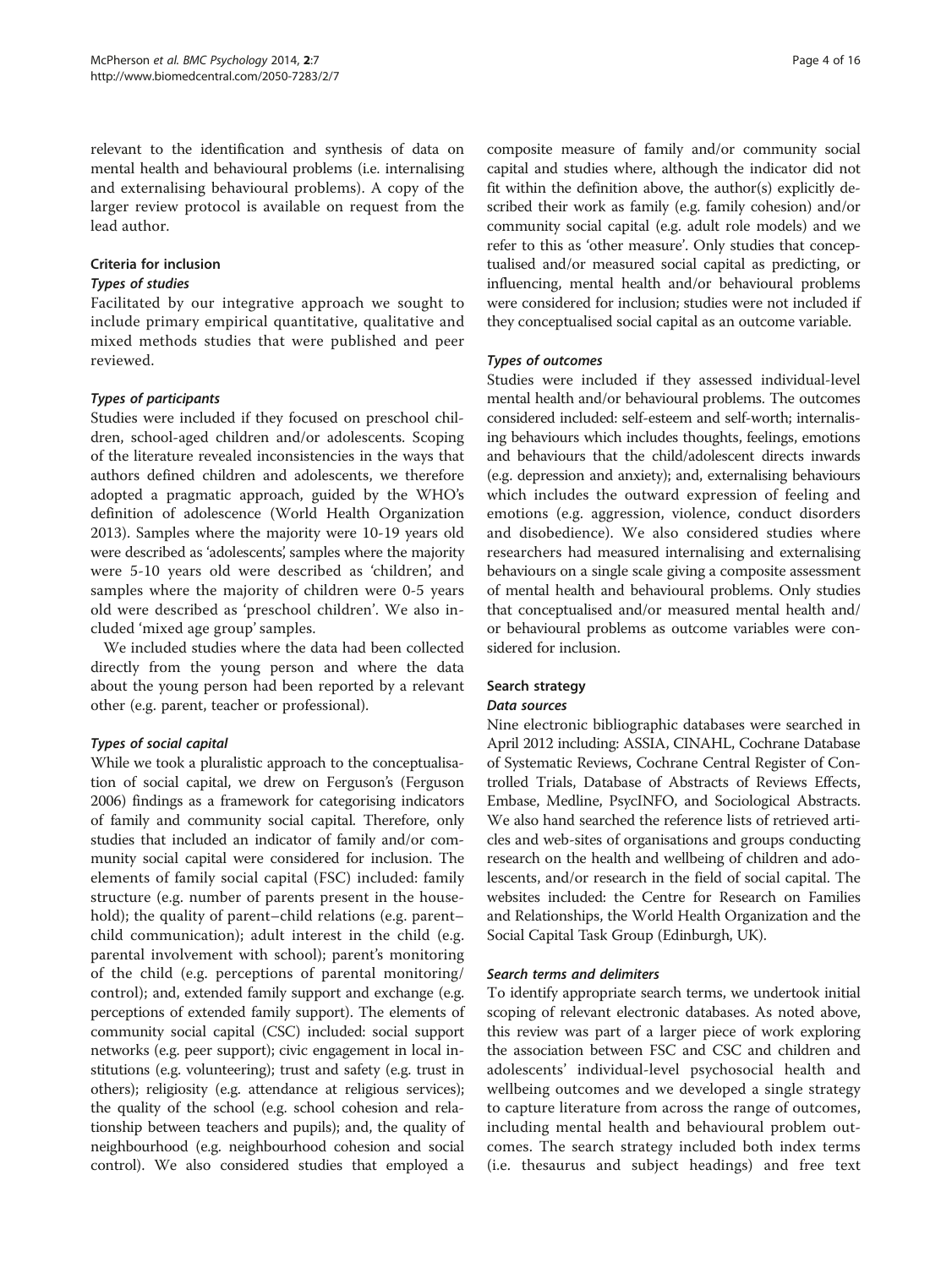keywords and combined social capital-relevant search terms (e.g. family social capital, community social capital and social networks) with health and wellbeing outcome-relevant search terms (e.g. mental health, emotional adjustment and behaviour problems). The search strategy was appropriately tailored for each database (Evans [2002](#page-14-0)) and the PsycINFO search strategy is presented in Additional file [1.](#page-13-0)

We limited our searches to literature published between January 1990 and April 2012 and to English languageonly. Retrieved articles were stored in RefWorks.

# Data collection and analysis Selection of studies

Duplicates were removed and identified articles were subject to a two-stage screening process. The title and abstract of each article was screened independently by two members of the research team and articles that did not fit the inclusion criteria were rejected. Where no abstract was available the article was retained to the next stage which involved screening of the full text against the inclusion/exclusion criteria; again, this was done by two members of the research team who worked independently of each other.

# Data extraction

We developed a review-specific data extraction tool to enable the extraction of data from studies with a range of different research designs. Key elements of the extraction included: the context of the study, such as the geographical location and the year(s) of data collection; the aims and purpose of the study; methodological considerations, such as design, participants and data collection methods; the main findings; and, the strengths and limitations of the study. Two reviewers extracted the data from each study independently and any disagreements were resolved through discussion, involving a third reviewer if necessary.

# Quality appraisal

Quality appraisal was carried out at the same time as data extraction. The two reviewers used a study-specific quality appraisal tool (QAT), which was developed to enable appraisal of studies with a range of research designs. The QAT included 11 criteria covering: whether the theoretical framework underpinning the research was explicitly described; explicit reporting of the study aims and objectives; the concordance between the stated aims and the methodological approach; the rigour and reporting of the results; and, the appropriateness of the conclusions drawn. Criteria were scored on a three-point scale  $(0 = \text{weak}, 1 = \text{moderate}, 2 = \text{strong})$ , giving a possible range of scores from 0 to 22 for each study. Disagreements

were resolved through discussion, involving a third reviewer if necessary.

Each study was then awarded a quality rating: studies scoring between 16 and 22 were awarded a 'high quality' rating; studies scoring between 8 and 15 were awarded a 'moderate quality' rating; and, studies scoring between zero and seven were awarded a 'low quality' rating. We did not exclude studies on the grounds of quality but the quality scores are presented to facilitate the reader's interpretation of the findings.

## Data analysis and synthesis

The majority of the included studies were surveys and there was considerable heterogeneity in the outcome measures employed which prohibited meta-analysis. The low number of identified qualitative studies  $(n = 1)$  also prevented us conducting a meta-synthesis. The results are, therefore, presented in narrative form.

Results were summarised and then synthesised using an adaptation of the approach originally described by Ramirez et al. (Ramirez et al. [1999](#page-15-0)). Specifically, the results were grouped into three categories of association: results that showed a positive association between social capital and mental health and/or behavioural problem outcomes (i.e. where social capital was associated with better outcomes and the results were statistically significant); results that showed a negative association between social capital and mental health and/or behavioural problem outcomes (i.e. where social capital was associated with poorer outcomes and the results were statistically significant); and results where no association between social capital and mental health and/or behavioural problem outcomes was identified (i.e. results were not statistically significant).

Many of the studies included in this review reported on multiple associations between the various elements of family and/or community social capital and various mental health and/or behavioural problem outcomes. Each investigated association is reported in its own right and, therefore, there are many more reported associations between the various elements of social capital and the outcomes than there are included studies.

# Results

# Study selection

Following PRISMA (Preferred Reporting Items for Systematic Reviews and Meta-analyses) guidelines (Moher et al. [2009\)](#page-14-0), the search and screening phases are represented in Figure [1.](#page-5-0) After removing the duplicates, the search yielded 773 unique studies which were screened using the inclusion/exclusion criteria. The majority  $(n = 627)$  of the studies were excluded at the title and abstract screening stage and a further 44 were excluded when the full text was screened. Studies were excluded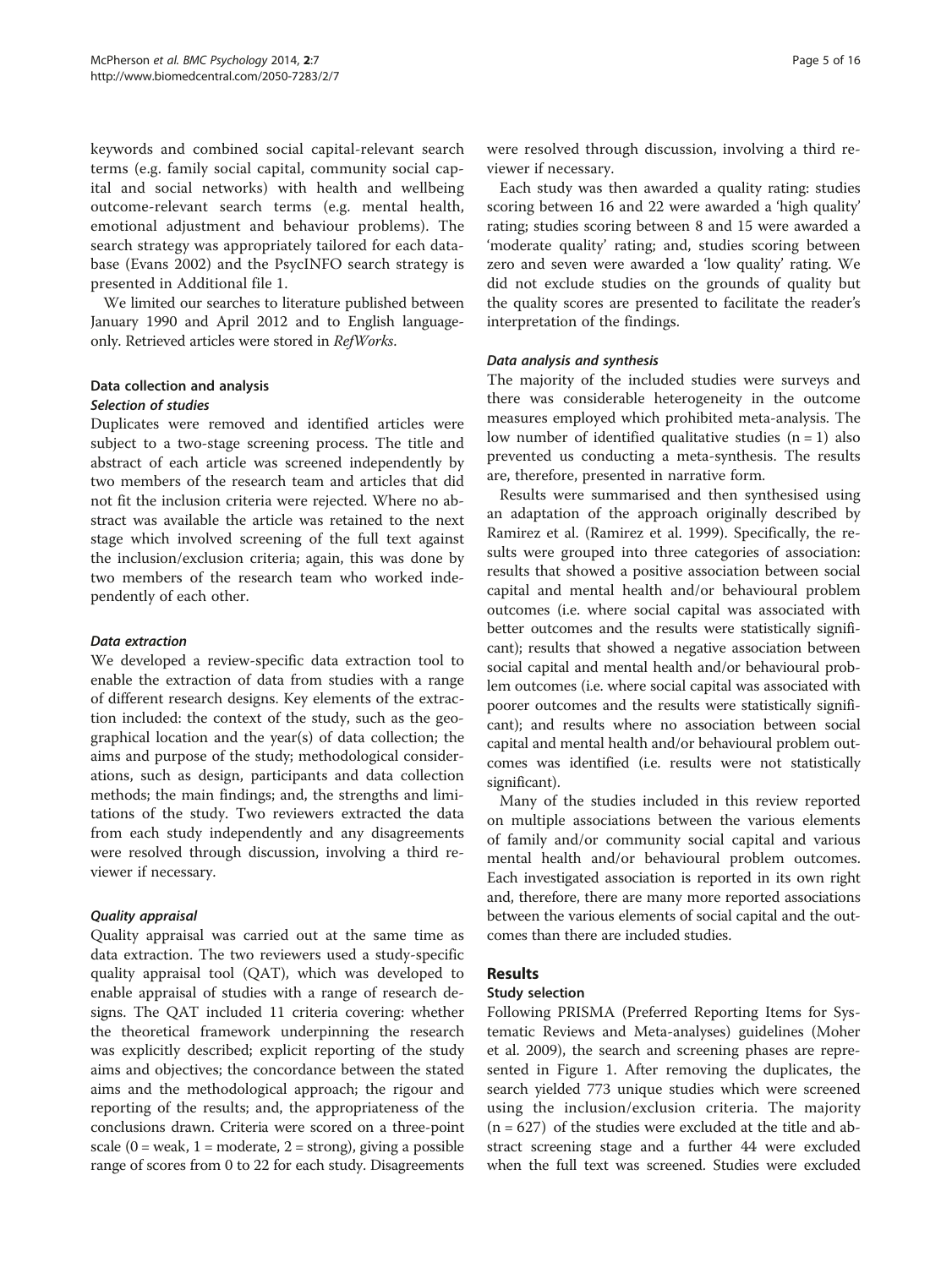<span id="page-5-0"></span>

because they did not fit with our definition of child/adolescent ( $n = 389$ ) or our definition of health and wellbeing  $(n = 115)$ , the study design criteria  $(n = 92)$  or the definition of family or community social capital  $(n = 73)$ . A total of 102 articles were retained for inclusion across the health and wellbeing outcomes of the larger review; 55 of these included mental health and/or behavioural problem outcomes and represent the total sample reported here.

# Description of studies

The quality appraisal ratings and key descriptive information for each of the 55 included studies is presented in Additional file [2:](#page-13-0) Table S1. The reviewers rated 37 of the studies as high quality, 17 as moderate quality and one study was assessed as being low quality.

Following data extraction the mental health and behavioural problem outcomes were grouped into four coherent categories: self-esteem and self-worth; internalising behaviours (e.g. depression and anxiety); externalising behaviours, (e.g. aggression, violence, conduct disorders and disobedience); and, composite measures of mental health and problem behaviours. Nineteen studies reported on two or more of these categories. Nine studies reported on at least one indicator of FSC, 22 reported on at least one indicator of CSC and 24 reported on both FSC and CSC (see Additional file [2](#page-13-0): Table S1).

The majority of the studies  $(n = 43)$  were surveys, and six of these were longitudinal. Also included were eight longitudinal (Birndorf et al. [2005;](#page-13-0) Drukker et al. [2006](#page-14-0); Drukker et al. [2010](#page-14-0); Feldman [2010](#page-14-0); Parcel and Menaghan [1993](#page-15-0); Parcel and Menaghan [1994;](#page-15-0) Windle [1994](#page-15-0); Xue et al. [2005](#page-15-0)) and one cross-sectional cohort studies (Drukker et al. [2003](#page-14-0)), one controlled trial (DuBois et al. [2002\)](#page-14-0), a quasi-experiment (Bowker et al. [2010\)](#page-13-0) and one qualitative study (Landstedt et al. [2009\)](#page-14-0). The majority of the studies were conducted in the USA  $(n = 29)$ , seven were conducted in the UK, four in Canada and four in the Netherlands. The remaining single country studies were conducted in Australia, El Salvador, Greece, Israel, Italy, Lebanon, Serbia, Sweden, Taiwan and Vietnam and one study was conducted in the UK and Canada (see Additional file [2:](#page-13-0) Table S1).

Few of the studies clearly articulated the dropout rates and in many the number of participants fluctuated across the different analyses that were conducted. To ensure consistency, in this review we report the maximum number of young people included in each study's analyses. Samples ranged in size from 98,340 participants to 31 in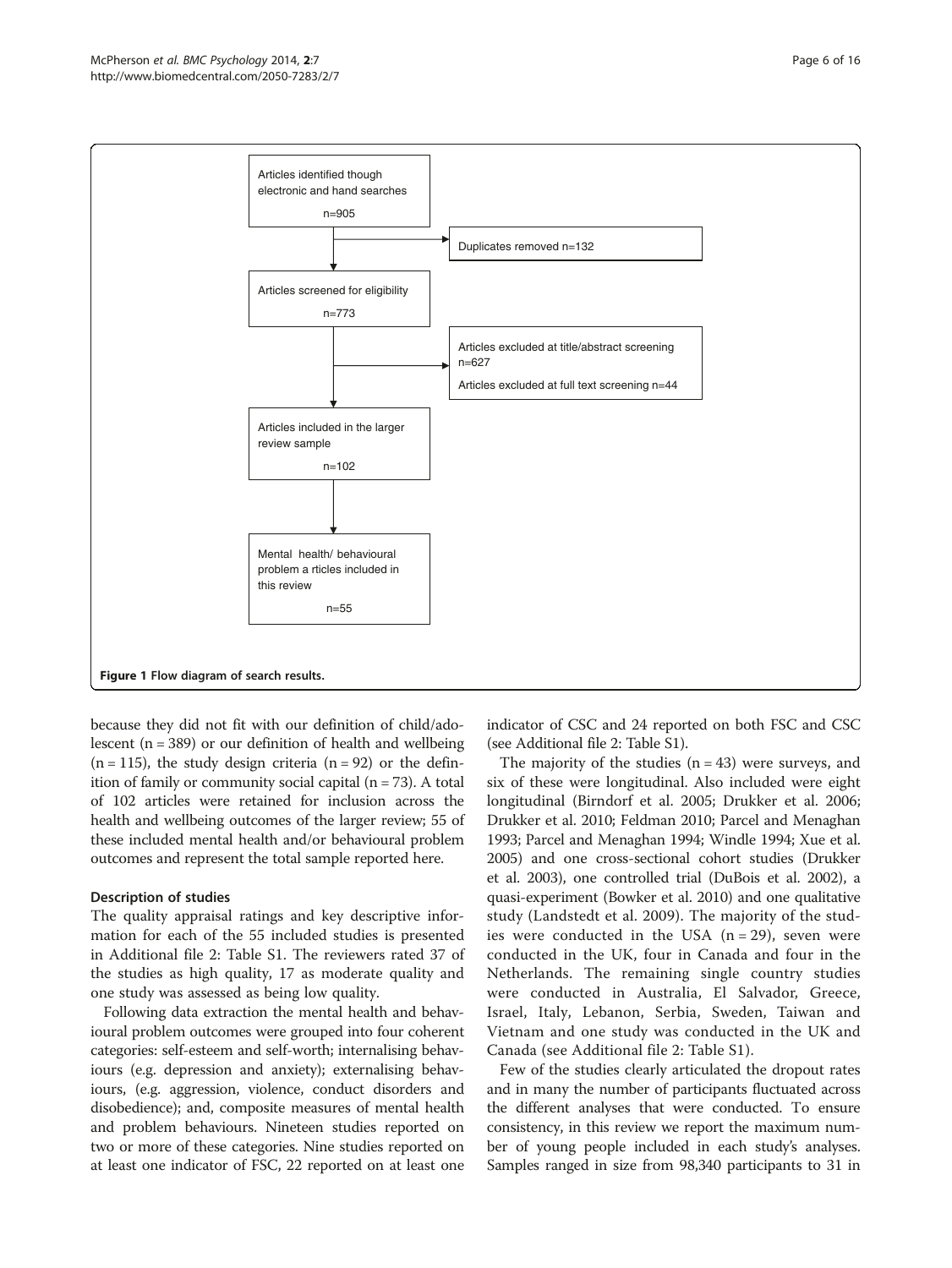the quantitative studies and in the qualitative study the sample size was 29. Two studies reported on the mental health and/or behavioural problems of preschool children, five reported on children, 34 reported on adolescents and the remaining 14 studies reported on mental health and/ or problem behaviour outcomes of mixed aged groups of young people. Thirty-nine studies had mixed sex samples with the percentage of female participants ranging from 45% to 63%. One study had a male-only sample and in the remaining 15 studies, the sex of participants was unclear or not reported.

In 29 studies the ethnicity, race or nationality of the young people was not reported or it was not possible to extract this information. Nine studies described the majority participant group as Caucasian, non-Hispanic White or White and we grouped these under the single category 'White' for reporting. Eleven studies described the majority group as African American, Black, or non-Hispanic Black and we grouped these under the single category 'Black'. In the remaining studies the majority participant groups were described as American Indian, Dutch, Latino, Mainland Chinese and Southeast Asian American.

# Self-esteem and self-worth

Ten studies (see Additional file [2:](#page-13-0) Table S1) explored the role and impact of social capital on self-esteem or selfworth (Abbotts et al. [2004](#page-13-0); Birndorf et al. [2005;](#page-13-0) Ciairano et al. [2007;](#page-13-0) Drukker et al. [2006;](#page-14-0) DuBois et al. [2002;](#page-14-0) El-Dardiry et al. [2012](#page-14-0); Glendinning and West [2007;](#page-14-0) Jager [2011](#page-14-0); Ying and Han [2008](#page-15-0); Yugo and Davidson [2007](#page-15-0)). Four studies, all with adolescent samples, explored the role of FSC and there was evidence that parent-adolescent relationships characterised by positive communication (Birndorf et al. [2005](#page-13-0)), nurturance (Yugo and Davidson [2007\)](#page-15-0) and low levels of conflict (Ying and Han [2008\)](#page-15-0) were associated with higher self-esteem/worth. Moreover, there was longitudinal evidence showing that positive parentadolescent relationships in early adolescence were associated with better self-esteem at age 17-18 years (Birndorf et al. [2005](#page-13-0)). Families assessed as being cohesive (Ying and Han [2008](#page-15-0)) and families where there was evidence of adult interest in the adolescent (Ying and Han [2008](#page-15-0)) were associated with better outcomes. This gives further support to the positive role of intra-familial relationships. In contrast, parental monitoring and control was associated with poorer self-esteem/worth (Glendinning and West [2007](#page-14-0); Yugo and Davidson [2007\)](#page-15-0).

The seven studies that assessed the role and impact of CSC offered evidence to show that positive relationships that extend beyond the family boundaries are associated with higher levels of self-esteem/self-worth. Children and adolescents were more likely to report higher self-worth/ esteem if they had access to their own support networks

that include both adults (DuBois et al. [2002\)](#page-14-0) and their peers (Glendinning and West [2007;](#page-14-0) Yugo and Davidson [2007](#page-15-0)). They also benefited from their parents' networks, with better outcomes being reported in children/ adolescents whose parent(s) received support from informal networks/experienced a sense of belonging and support (El-Dardiry et al. [2012](#page-14-0)).

The quality of the school the adolescent was attending was associated with positive self-esteem/worth. Adolescents who reported feeling safe at school (Birndorf et al. [2005](#page-13-0)) and adolescents who reported that they were engaged with school (Yugo and Davidson [2007\)](#page-15-0) had more positive self-esteem/self-worth. However, one study that explored school quality in sub-groups of adolescents reported it to be associated with self-esteem/worth in adolescents from urban communities but not those from rural communities (Glendinning and West [2007](#page-14-0)).

There was also evidence that religiosity had a differential impact across sub-groups of adolescents. Increased attendance at religious services was associated with better outcomes for male adolescents (Birndorf et al. [2005](#page-13-0)) and weekly attendance at religious services was associated with better outcomes for adolescents who self-identified as Catholic; however, church attendance was associated with poorer outcomes in adolescents self-identifying as belonging to the Church of Scotland (Protestant) (Abbotts et al. [2004](#page-13-0)). There was no data available to explore this further in this review, but the authors hypothesise that differences in the normative behaviours of religious groups may play a role here (e.g. church attendance may be more accepted in some groups than others).

In sum, adolescents who share a positive relationship with their parent(s) and those with higher quality/quantity of social support networks are more likely to have higher self-esteem/worth. On the other hand, parental monitoring/control, which may reflect more negative elements of the parent-adolescent relationship, appears to be linked with lower self-esteem/worth perhaps reflecting the adolescents' loss of autonomy in aspects of their own lives.

#### Internalising behaviours

Thirty-one studies explored the role and impact of social capital on internalising behaviours (see Additional file [2](#page-13-0): Table S1). The specific outcomes in these studies include: depressive symptoms, anxiety and social anxiety, moods, emotions and composite scores on assessments that measure a range of these behaviours (referred to by some authors as 'over-controlled behaviours') (Abbotts et al. [2004](#page-13-0); Aneshensel and Sucoff [1996](#page-13-0); Beiser et al. [2011;](#page-13-0) Bosacki et al. [2007;](#page-13-0) Caughy et al. [2003;](#page-13-0) Caughy et al. [2006](#page-13-0); Caughy et al. [2008;](#page-13-0) Ciairano et al. [2007](#page-13-0); Delsing et al. [2005](#page-14-0); Drukker et al. [2003](#page-14-0); Drukker et al. [2006](#page-14-0); DuBois et al. [2002;](#page-14-0) El-Dardiry et al. [2012](#page-14-0); Fitzpatrick et al. [2005](#page-14-0); Fulkerson et al. [2006](#page-14-0); Glendinning and West [2007](#page-14-0); Jager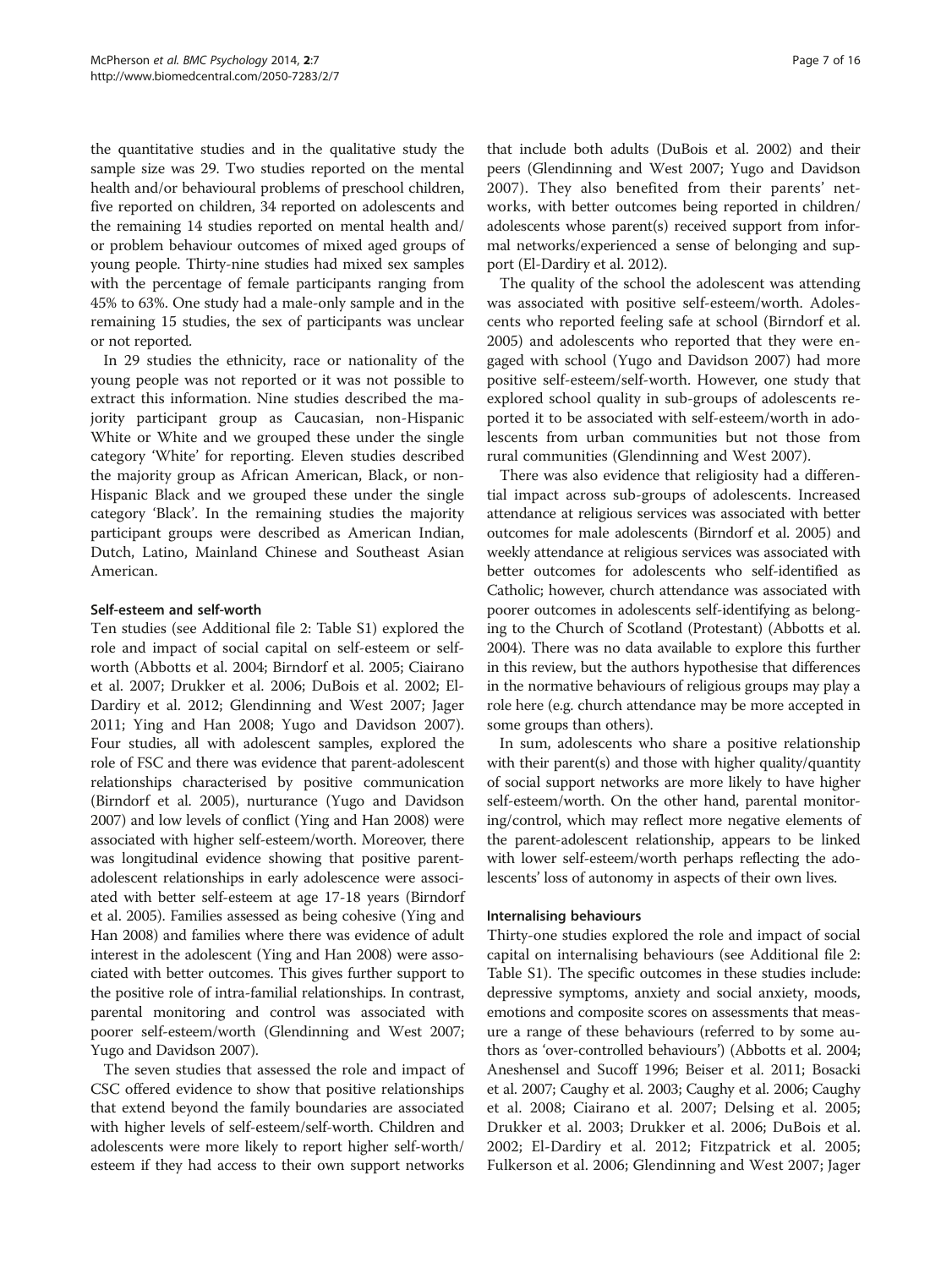[2011;](#page-14-0) Kliewer et al. [2004](#page-14-0); Landstedt et al. [2009](#page-14-0); Meltzer et al. [2007](#page-14-0); Rasic et al. [2011;](#page-15-0) Rotenberg et al. [2004](#page-15-0); Rotenberg et al. [2005;](#page-15-0) Springer et al. [2006;](#page-15-0) Stevenson [1998;](#page-15-0) Wang et al. [2011](#page-15-0); Windle [1994;](#page-15-0) Xue et al. [2005](#page-15-0); Ying and Han [2008](#page-15-0); Young et al. [2011](#page-15-0)). We also included studies that reported on suicide/suicidal ideation and self-harm.

Although explored by two studies, there was no evidence to suggest that family structure shared an association with internalising behaviours (Aneshensel and Sucoff [1996;](#page-13-0) Glendinning and West [2007](#page-14-0)). On the other hand, seven studies presented evidence to suggest that positive parent–child relationships were associated with decreased levels of internalising behaviours in children and adolescents (Caughy et al. [2008](#page-13-0); Springer et al. [2006](#page-15-0); Ying and Han [2008\)](#page-15-0). Moreover, there was evidence that the quality of the parent–child relationship may be more important for some sub-groups of young people than others. Positive relationships were associated with better outcomes in children/adolescents living in low violence neighbourhoods (Kliewer et al. [2004\)](#page-14-0), a pattern not replicated in high violence neighbourhoods, and adolescents from rural communities benefited from good relations with their parents in a way not afforded to adolescents from urban communities (Glendinning and West [2007](#page-14-0)).

Further supporting the positive association between family relationships and internalising behaviour outcomes, children and adolescents who assessed their relationships with other family members as high in justice (i.e. fairness) and trust (Delsing et al. [2005](#page-14-0)), those who were part of a cohesive family (Ying and Han [2008\)](#page-15-0) and those from families that frequently had meals together (Fulkerson et al. [2006](#page-14-0)) had better internalising behaviour outcomes. In contrast, reports of parental monitoring in two separate studies were inconsistent; one reported a positive association with adolescents' internalising behaviours (Ying and Han [2008](#page-15-0)) and the other reported a negative association (Glendinning and West [2007](#page-14-0)).

Eleven of the included studies explored the role of support networks. There was evidence to suggest that children and adolescents with access to wider social networks (i.e. a higher number of friendships) (Rotenberg et al. [2004](#page-15-0)) and higher quality social networks (e.g. friendships low in hostility) (Beiser et al. [2011](#page-13-0); Windle [1994](#page-15-0)) had fewer internalising behaviours than children/ adolescent with smaller or poorer quality social networks. Again, some sub-groups of children/adolescents may benefit more from social support networks than others. For example, preschool children living in affluent neighbourhoods had fewer reported internalising behaviours if their primary caregiver reported knowing their neighbours, on the other hand, in impoverished neighbourhoods not knowing neighbours was associated with better outcomes for preschool children (Caughy et al. [2003](#page-13-0)). Moreover, peer support was associated with fewer internalising behaviours in adolescents from rural communities but this was not replicated in urban communities (Glendinning and West [2007](#page-14-0)).

There was evidence to suggest that schools and neighbourhoods with higher quality environments offered children and adolescents protection in relation to internalising behaviours. Cohesive neighbourhoods (Kliewer et al. [2004](#page-14-0)), neighbourhoods low in hazards (Aneshensel and Sucoff [1996](#page-13-0)) and neighbourhoods high in other indicators of social capital were associated with lower internalising behaviours. Only one study reported a negative association between neighbourhood quality and internalising behaviours; adolescents who perceived that adults in their neighbourhood imposed too many constraints on them reported higher levels of internalising behaviour (Glendinning and West [2007](#page-14-0)). Although the authors did not explore this further, it might be hypothesised that while control over adolescent behaviour (e.g. anti-social behaviour) may improve the quality of the neighbourhood in the eyes of adult residents this may not be perceived as such by adolescent residents.

In sum, children and adolescents with more positive relationships with other family members and who have wider and higher quality networks that extend beyond the family, either directly with their peers or indirectly through their parents' networks, have fewer reported internalising behaviours. Living in a higher quality neighbourhood is also associated with better child and adolescent mental health outcomes. That said, it is important to note that social support networks may not benefit all children equally. For example, in impoverished communities, better outcomes are reported for children whose primary caregiver reported knowing fewer of their neighbours. The authors hypothesise that mothers who are able to manage adversities in their impoverished neighbourhood, perhaps because they can access other assets, may need less social capital to support healthy development in their children (Caughy et al. [2003](#page-13-0)).

#### Externalising behaviours

Twenty-four studies (see Additional file [2:](#page-13-0) Table S1) explored the role and impact of social capital on externalising behaviours and these included measures of: aggression; anger; violence; lying; conduct and oppositional defiant disorder symptoms (negative, short tempered, defiant, argumentative, disobedient and hostile behaviour towards adults and authority figures); and composite scores on assessments that measure a range of externalising behaviours (referred to by some authors as 'under-controlled behaviours') (Abbotts et al. [2004](#page-13-0); Aneshensel and Sucoff [1996](#page-13-0); Bearinger et al. [2005](#page-13-0); Caughy et al. [2003](#page-13-0); Caughy et al. [2006;](#page-13-0) Caughy et al.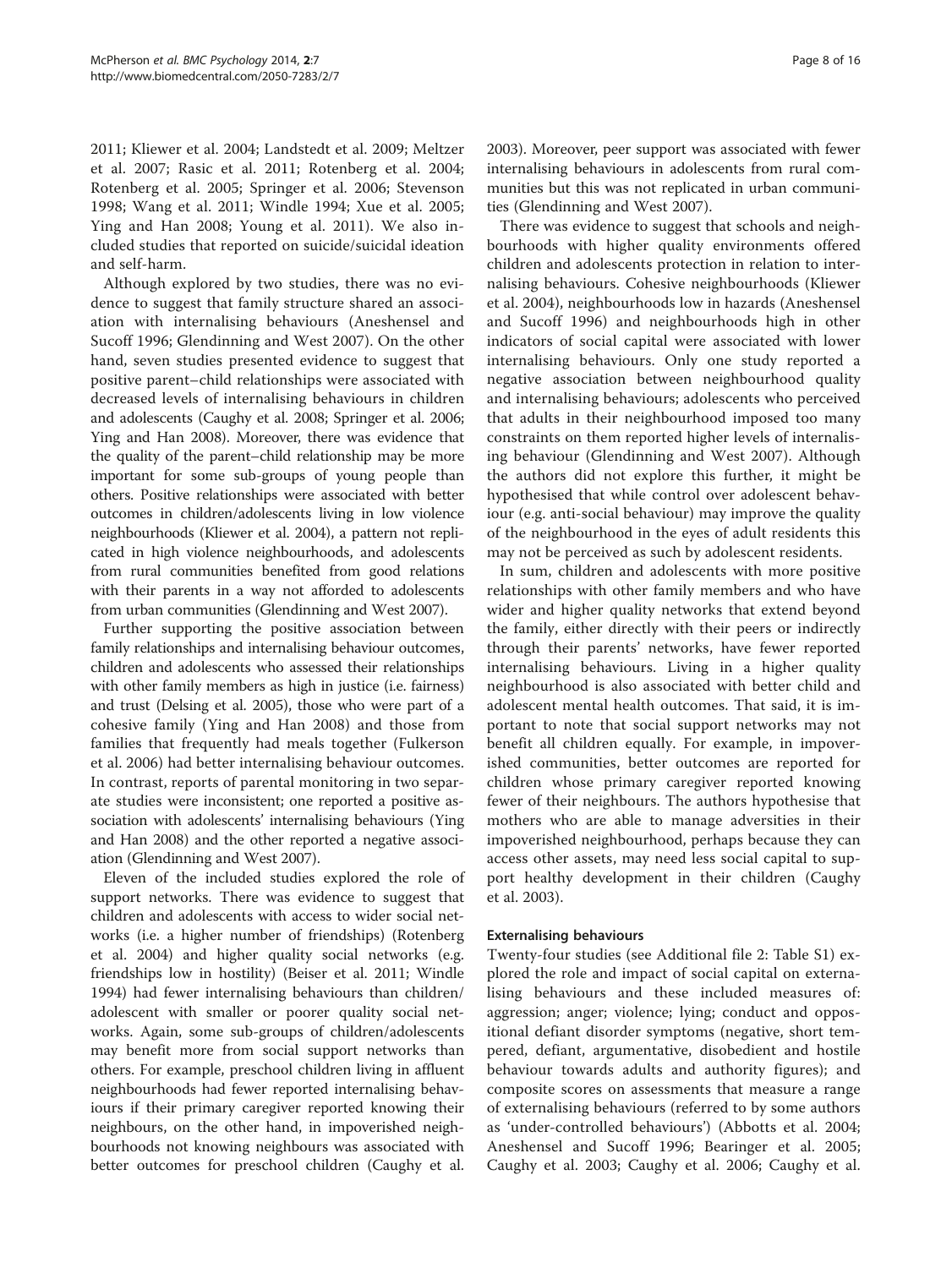[2008;](#page-13-0) Champion et al. [2008;](#page-13-0) Ciairano et al. [2007](#page-13-0); Delsing et al. [2005](#page-14-0); Drukker et al. [2003;](#page-14-0) Drukker et al. [2010](#page-14-0); DuBois et al. [2002;](#page-14-0) El Hajj et al. [2011;](#page-14-0) Fulkerson et al. [2006](#page-14-0); Jager [2011;](#page-14-0) Johnson [1999;](#page-14-0) Kingston et al. [2009](#page-14-0); Kliewer et al. [2004](#page-14-0); Meltzer et al. [2007;](#page-14-0) Oman et al. [2005](#page-15-0); Smith and Barker [2009](#page-15-0); Springer et al. [2006](#page-15-0); Stevenson [1997;](#page-15-0) Windle [1994](#page-15-0)). The evidence available to assess the role and impact of family structure on externalising behaviours was limited to two studies and only one of these found an association; living in a one-parent household was predictive of increased oppositional defiant disorder symptoms (Aneshensel and Sucoff [1996\)](#page-13-0). There was, however, evidence to demonstrate that positive relationships between parents and their adolescent/child were associated with reporting of fewer externalising behaviours (Caughy et al. [2008;](#page-13-0) Kliewer et al. [2004](#page-14-0); Springer et al. [2006](#page-15-0)). Moreover, the parent-adolescent relationship appears to be particularly important for those from a one-parent household (Oman et al. [2005\)](#page-15-0).

Given the nature of these behaviours, it is perhaps surprising to note that only one of the included studies explored the association between parental monitoring and externalising behaviours and failed to find one (Smith and Barker [2009](#page-15-0)). However, there was evidence demonstrating that positive relationships between children/adolescents and their extended family were associated with better outcomes. Children and adolescents from families that were high in feelings of trust and justice (Delsing et al. [2005](#page-14-0)) and cohesion (e.g. more frequently ate meals together) (Fulkerson et al. [2006](#page-14-0)) had lower levels of externalising behaviours. In contrast, adolescents living in high risk neighbourhoods reported increased suppression of anger when extended family support was higher. The authors suggest this demonstrates that the family has an important role to play in moulding anger suppression in adolescents and, we surmise, that this may be context-specific (Stevenson [1997\)](#page-15-0). Families in neighbourhoods where the risk of violence and/or conflict is high are likely to transmit different messages to young people about appropriate behaviours than families living in neighbourhoods where the risk is low.

There was mixed evidence relating to the association between social support networks and externalising behaviours. In one study, preschool children living in areas with high levels of poverty were reported to be at increased risk of displaying externalising behaviours if their primary caregiver reported higher levels of social support from their neighbours. In contrast, preschool children from more affluent areas were less likely to display externalising behaviours if their primary caregiver reported having social support from neighbours (Caughy et al. [2003](#page-13-0)). For adolescents, increased quantity and quality of social networks was associated with increased lying and disobedient behaviours in one study (Ciairano et al. [2007\)](#page-13-0) and increased reporting of fighting in another (El Hajj et al. [2011](#page-14-0)). However, a number of other studies reported that social support networks offered adolescents protection against some externalising behaviours (e.g. fighting, delinquency and anti-social behaviours) (Champion et al. [2008;](#page-13-0) Oman et al. [2005;](#page-15-0) Windle [1994](#page-15-0)).

Also associated with externalising behaviour outcomes was the quality of a child/adolescent's school and neighbourhood environment. Children and adolescents who attend a higher quality school and/or live in higher quality neighbourhoods are less likely to display externalising behaviours (Aneshensel et al. [1996;](#page-13-0) Bearinger et al. [2005](#page-13-0); Springer et al. [2006](#page-15-0)).

In sum, in the context of externalising behaviours FSC offers the most consistent protective role for children and adolescents. In the context of CSC a number of studies reported risk relationships and in other studies social capital was protective for some externalising behaviours but not others. Consistent with internalising behaviours, caregivers from impoverished neighbourhoods who reported knowing few of their neighbours also reported better outcomes for their children. As noted above, this may be because these caregivers have access to assets other than social capital that enable them to deal with the demands of their environment and support healthier development in their children (Caughy et al. [2003\)](#page-13-0).

#### Composite internalising and externalising behaviours

Thirteen of the included studies (Dorsey and Forehand [2003](#page-14-0); Dufur et al. [2008;](#page-14-0) Feldman [2010](#page-14-0); Galboda-Liyanage et al. [2003](#page-14-0); Harpham et al. [2006;](#page-14-0) Maynard and Harding [2010](#page-14-0); Maynard and Harding [2010;](#page-14-0) Newman [2007](#page-15-0); Parcel and Menaghan [1993](#page-15-0); Parcel and Menaghan [1994](#page-15-0); Parcel and Dufur [2001](#page-15-0); Slee and Murray-Harvey [2007](#page-15-0); Wen [2008](#page-15-0)) (see Additional file [2](#page-13-0): Table S1) explored the role and impact of social capital on internalising and externalising problem behaviours measured as a single outcome on a scale such as the difficulties sub-scale of the Strengths and Difficulties Questionnaire (Goodman [1997](#page-14-0)). Nine of the studies were cross-sectional surveys and they reported on mixed sex samples across the various age groups.

Family structure was assessed by five studies and the evidence suggested that young people who lived in a two-parent family were less likely to have internalising/ externalising problems (Galboda-Liyanage et al. [2003](#page-14-0), Wen [2008\)](#page-15-0). There was stronger evidence, in six studies, that positive parent–child relationships were protective against internalising/externalising problems in children and adolescents (Feldman [2010;](#page-14-0) Maynard and Harding [2010](#page-14-0); Parcel and Dufur [2001;](#page-15-0) Wen [2008](#page-15-0)). There was inconsistent evidence for the role of parental monitoring with one study reporting a negative impact of control for adolescents (Maynard and Harding [2010\)](#page-14-0) and another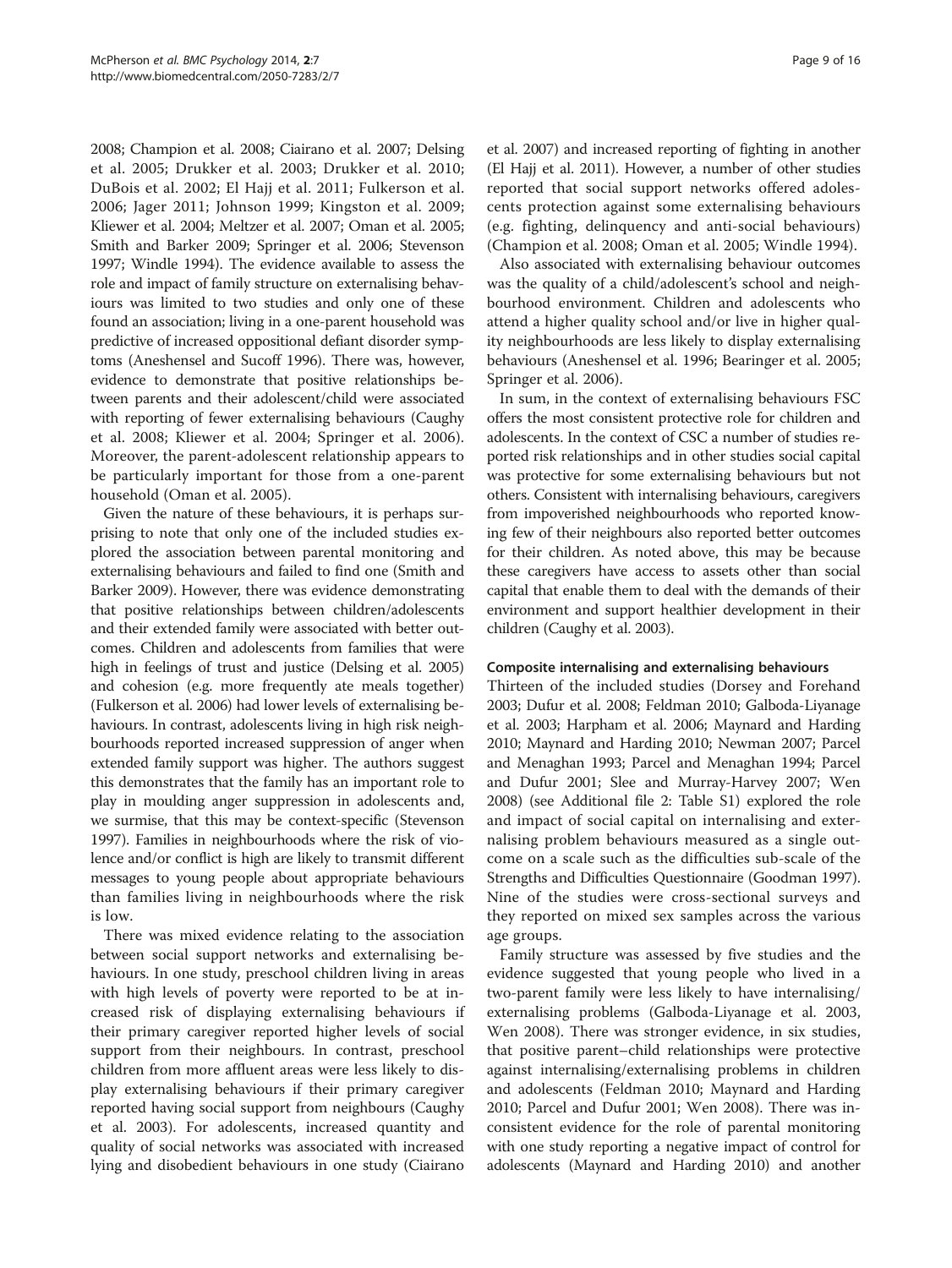reporting monitoring to be positive for children and adolescents (Parcel and Dufur [2001](#page-15-0)). Total FSC, assessed using a composite measure, was also associated with better child/adolescent outcomes (Dorsey and Forehand [2003;](#page-14-0) Dufur et al. [2008\)](#page-14-0).

Evidence from three studies points to children/adolescents benefiting directly and indirectly from social support networks; directly, through their own networks, (Newman [2007;](#page-15-0) Wen [2008\)](#page-15-0) and indirectly, through their parents' networks (Harpham et al. [2006](#page-14-0)). Attendance at religious services (Parcel and Dufur [2001;](#page-15-0) Wen [2008](#page-15-0)), attending a school with a higher quality environment (Parcel and Dufur [2001](#page-15-0)) and living in a neighbourhood with higher levels of safety (Dorsey and Forehand [2003\)](#page-14-0) were all associated with fewer general internalising/externalising problems.

In sum, positive relationships that exist within the family and those that extend out into the community are associated with better outcomes when internalising and externalising behaviours are assessed as a composite. Children and adolescents also seem to benefit from the structural support that comes in the form of higher quality schools and neighbourhoods.

#### Mental health and behavioural problems – synthesis

The synthesised results showing the role and impact of family and community social capital across the full set of outcomes are presented in Table [1.](#page-10-0) There were a total of 172 investigated associations in the 55 included studies: 84 of these associations were positive, showing higher levels of social capital to be associated with better child/ adolescent outcomes; 7 were negative, showing higher levels of social capital to be associated with poorer outcomes; and, in 51 cases no association was identified between social capital and the outcome.

#### **Discussion**

#### Summary of results

The primary aim of this integrative systematic review was to identify, analyse and synthesise empirical evidence on the association between family and community social capital and mental health and behavioural problems in children and adolescents. In doing so we assessed evidence from 55 studies making this the largest and most comprehensive systematic review in this field. In addition, this is, to the best of our knowledge, the first review to focus specifically on the mental health/behavioural problems of children and adolescents.

The large body of evidence included in this review supports the conclusion that both FSC and CSC are important in the context of children and adolescents' mental health and behavioural problems.

#### Family social capital

In the case of FSC, parent–child relationships offered the most consistent protective role for children and adolescents, with the majority of the observed associations being in the positive direction. Parent–child relationships characterised by, for example, positive communication (Birndorf et al. [2005](#page-13-0)), feelings of nurturance (Yugo and Davidson [2007\)](#page-15-0), support (Springer et al. [2006\)](#page-15-0), and low levels of conflict (Ying and Han [2008](#page-15-0)) were associated with fewer reported mental health and behavioural problems in the children/adolescents. There was no evidence to suggest that positive parent–child relationships are detrimental to children or adolescents' mental health and/or behaviours; however, some sub-groups of children/ adolescents seem to derive more benefit than others from positive relationships with their parents (Glendinning and West [2007;](#page-14-0) Kliewer et al. [2004](#page-14-0)). The protective role of the parent–child relationship is well documented in relation to other outcomes. For example, parent–child relations characterised by appropriate control and high levels of responsiveness to the child's needs (i.e. authoritative parenting) have been shown to be protective against adolescent health risk behaviours (Newman et al. [2008](#page-15-0); Piko and Balázs [2012](#page-15-0)) and promote better educational outcomes (Dornbusch et al. [1987](#page-14-0)). Thus, is it important that evidence-based early interventions designed to foster positive parent–child relationships, such as the Triple P – Positive Parenting Program (Sanders [2008](#page-15-0)) are made available and accessible to families.

FSC that extends beyond the parent–child relationship to wider family relationships also appears to protect children/adolescents from developing mental health/ behavioural problems, or it supports them in achieving better outcomes. Children and adolescents from families that are cohesive (Ying and Han [2008](#page-15-0)), high in justice (i.e. fairness) and trust (Delsing et al. [2005\)](#page-14-0) and where members spend more time together (Fulkerson et al. [2006\)](#page-14-0) had better mental health and behavioural outcomes. The role of the extended family has previously been highlighted as an important social capital resource in the adult literature; bonding forms of capital are generated and exploited in the intra-family relationships and families can bridge individual members to wider social resources. For example, in comparison to healthy adults, adults with psychiatric disorders perceive themselves as having less meaningful relationships with family members, their family connections are fewer in number (i.e. has fewer extended family members) and they report that their families are less cohesive (Widmer et al. [2008\)](#page-15-0). However, it is unclear whether individuals with limited access to FSC are at higher risk of developing mental health and/or behavioural problems or whether families where problems exist have limited capacity to generate and exploit social capital because of the consequences of the mental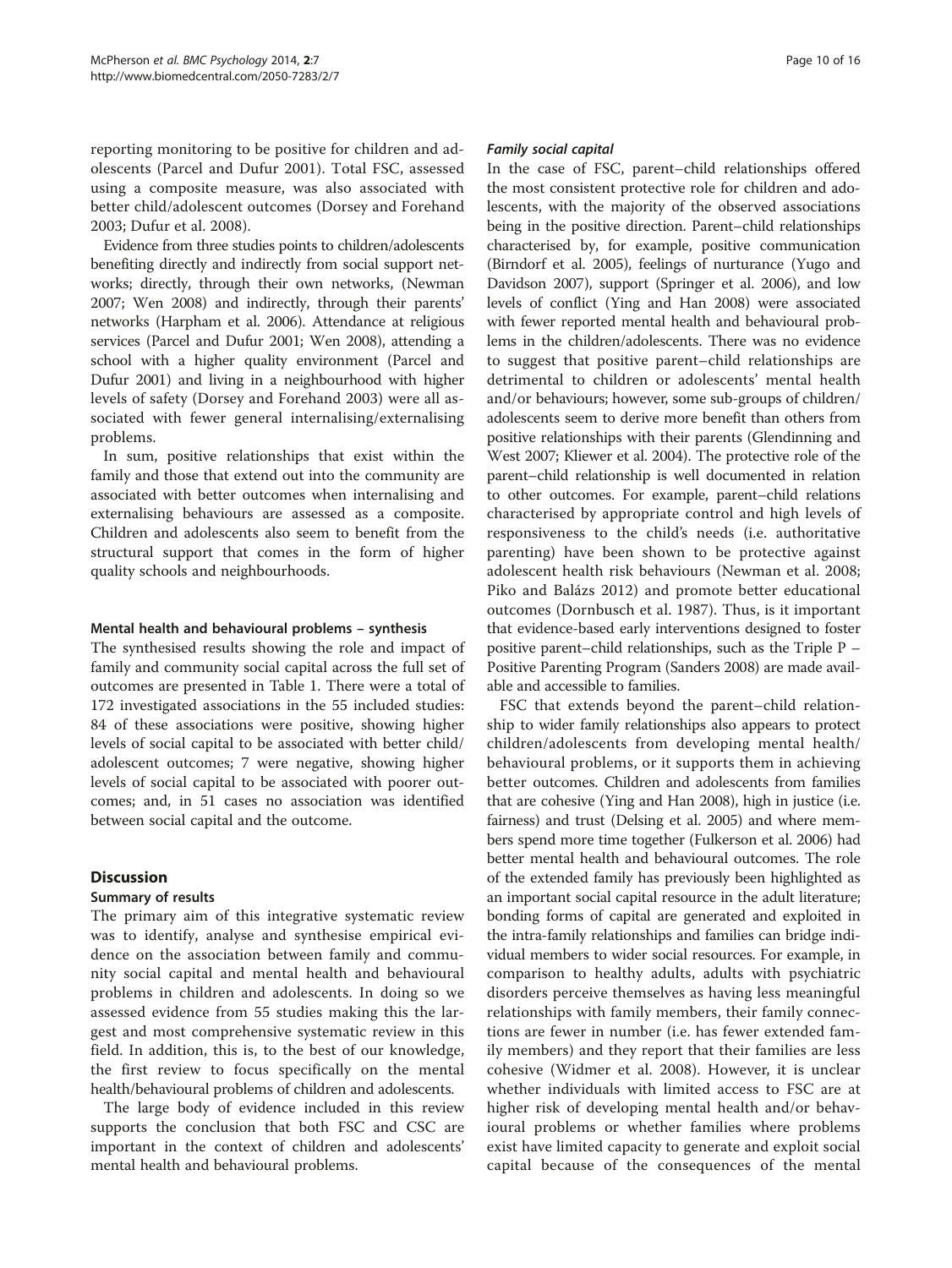| Association                               | Family<br>structure | Parent-<br>child<br>relations | Adult | Parental<br>interest monitoring | <b>Extended</b><br>family<br>support | Composite/<br>Other family<br>social capital | Social<br>support<br>networks | Civic<br>engagement | safety | Trust & Religiosity Quality of | school         | Quality of<br>neighbourhood | Composite/Other Total<br>community social<br>capital |     |
|-------------------------------------------|---------------------|-------------------------------|-------|---------------------------------|--------------------------------------|----------------------------------------------|-------------------------------|---------------------|--------|--------------------------------|----------------|-----------------------------|------------------------------------------------------|-----|
| Number of<br>investigated<br>associations | 10 <sup>°</sup>     | 25                            |       | 9                               | 6                                    | 10                                           | 33                            | 9                   |        | 9                              | 13             | 28                          | 12                                                   | 172 |
| Positive                                  |                     | 16                            |       | 3                               |                                      | 9                                            | 17                            |                     | 2      | $\overline{4}$                 | 6              | 13                          |                                                      | 84  |
| Negative                                  |                     |                               |       | 4                               |                                      |                                              |                               |                     |        |                                |                |                             |                                                      | 6   |
| None                                      |                     |                               |       |                                 |                                      |                                              |                               |                     |        |                                |                | 10                          | 6                                                    | 51  |
| Sub-group<br>differences                  |                     | 4                             |       |                                 |                                      |                                              | $\overline{4}$                |                     |        |                                | $\overline{4}$ | 3                           |                                                      | 19  |
| Inconclusive<br>results                   |                     |                               |       |                                 |                                      |                                              | 4                             |                     |        |                                |                |                             |                                                      | 11  |

<span id="page-10-0"></span>Table 1 Evidence table showing pattern of investigated associations between social capital and mental health/behavioural problems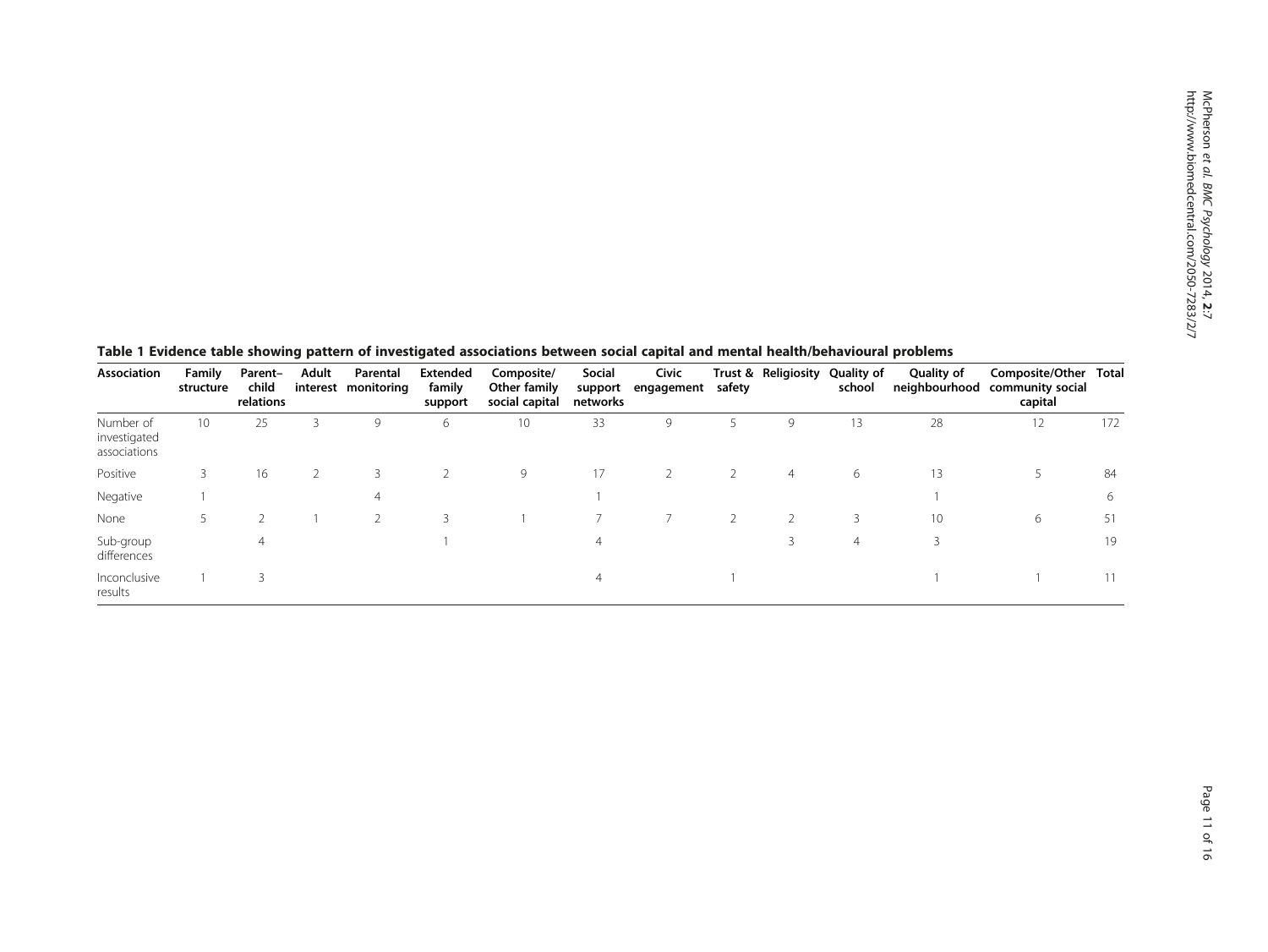ill-health/behavioural problems. Research designed to understand the direction of association/causation, particularly in children and adolescents, is essential if interventions that capitalise on the beneficial effects of social capital are to be developed to support better outcomes.

The evidence for parental monitoring was inconsistent, with almost equal numbers of the associations being reported as positive (Parcel and Dufur [2001](#page-15-0); Ying and Han [2008](#page-15-0)) and negative (Glendinning and West [2007](#page-14-0); Maynard and Harding [2010](#page-14-0); Yugo and Davidson [2007](#page-15-0)). This means that in some circumstances increased parental monitoring may be associated with poorer mental health/behavioural problem outcomes. However, in this review, we were unable to identify any trends within the data that might explain when parental monitoring works to support better mental health/behavioural problem outcomes and when it presents as a risk factor. Research in other areas of the literature suggests that poorer mental health/behavioural problem outcomes may be a consequence of parenting styles associated with harsh discipline (e.g. authoritarian parenting) and which might be interpreted by the young person as over-controlling (Thompson et al. [2003\)](#page-15-0). In the context of social capital, this parental over-control may threaten the young person's sense of autonomy and control over their own lives and limit their ability to generate and mobilise their own social capital (James and Prout [1997](#page-14-0)).

Half of the studies that examined family structure failed to find a significant relationship with mental health and problem behaviour outcomes. However, the studies that did reported significant results suggested that youth who live in two-parent households have more positive outcomes. These findings echo those published elsewhere in the literature; for example, a number of studies have highlighted the protective role that family structure can have for young people in terms of sexual health (Kerrigan et al. [2006](#page-14-0); Wight et al. [2006](#page-15-0)) and substance misuse (Winstanley et al. [2008](#page-15-0)).

#### Community social capital

In the context of CSC, the weight of evidence points to children and adolescents benefiting from social support networks. Children and adolescents report fewer mental health and behavioural problems when they have wider social support networks of peers (Rotenberg et al. [2004](#page-15-0)) and non-familial adults (DuBois et al. [2002\)](#page-14-0) and when their social support networks are higher in quality (Bosacki et al. [2007](#page-13-0); Ciairano et al. [2007](#page-13-0); Windle [1994](#page-15-0)). This reinforces a large body of literature that illustrates the importance of social networks across a wide range of life domains, including educational attainment (Eggens et al. [2008](#page-14-0)). Providing safe and enriching opportunities for children and young people to extend and exploit

their own social support networks should, therefore, be an important goal for policy makers and practitioners.

Young people, especially younger children, also appear to accrue indirect benefit from their parents having wider and higher quality social support networks (Beiser et al. [2011](#page-13-0); El-Dardiry et al. [2012\)](#page-14-0). Demonstrating that children and adolescents can achieve health benefits through their own social resources and through social resources accumulated by significant others (e.g. parents) has important implications when considering the targeting and reach of social capital interventions. For example, interventions that focus on enhancing support networks for parents of children with chronic health conditions have been shown to be effective in eliciting positive child and parent outcomes (Chernoff et al. [2002](#page-13-0); Ireys et al. [2001](#page-14-0)). The evidence in this review suggests that, rather than focusing in sub-populations of parents, increasing access to interventions that help parents develop their support networks may be beneficial for all families.

There was little evidence to suggest that civic engagement was associated with mental health and behaviour problems. On the other hand, attending a school with a higher quality environment (e.g. feeling school is a safe place to be) (Bearinger et al. [2005](#page-13-0); Beiser et al. [2011](#page-13-0); Birndorf et al. [2005;](#page-13-0) Young et al. [2011;](#page-15-0) Yugo and Davidson [2007](#page-15-0)) and living in a high quality neighbourhood (e.g. having fewer hazards and higher levels of informal social control) (Aneshensel and Sucoff [1996,](#page-13-0) Beiser et al. [2011;](#page-13-0) Drukker et al. [2003](#page-14-0)) were both associated with better mental health and fewer problem behaviours.

More frequent attendance at religious services was also found to be related to better mental health/fewer behavioural problem outcomes (Abbotts et al. [2004;](#page-13-0) Oman et al. [2005](#page-15-0); Parcel and Dufur [2001](#page-15-0)). It is important to note, however, that there was no evidence that personal importance of religion or religiosity was associated with the outcomes. The measures employed in the relevant studies assessed frequency of attendance or participation in religious services and we hypothesise that religious participation is a proxy‐indictor of social support networks and that participation in these groups may facilitate the development of bonded social support networks that can offer culturally appropriate support to young people and their families (Smith [2003](#page-15-0)). Further more nuanced research is needed to help illuminate the association between religion/religious service attendance and mental health/ behavioural problem outcomes in children and adolescents.

Overall, we found little evidence of the elements of CSC being related to poorer outcomes; however, we did find evidence that both FSC and CSC can have a differential effect on some sub-groups of children and adolescents and a number of relationships require further exploration. For example, positive parent–child relationships appear to be important for supporting better mental health/behavioural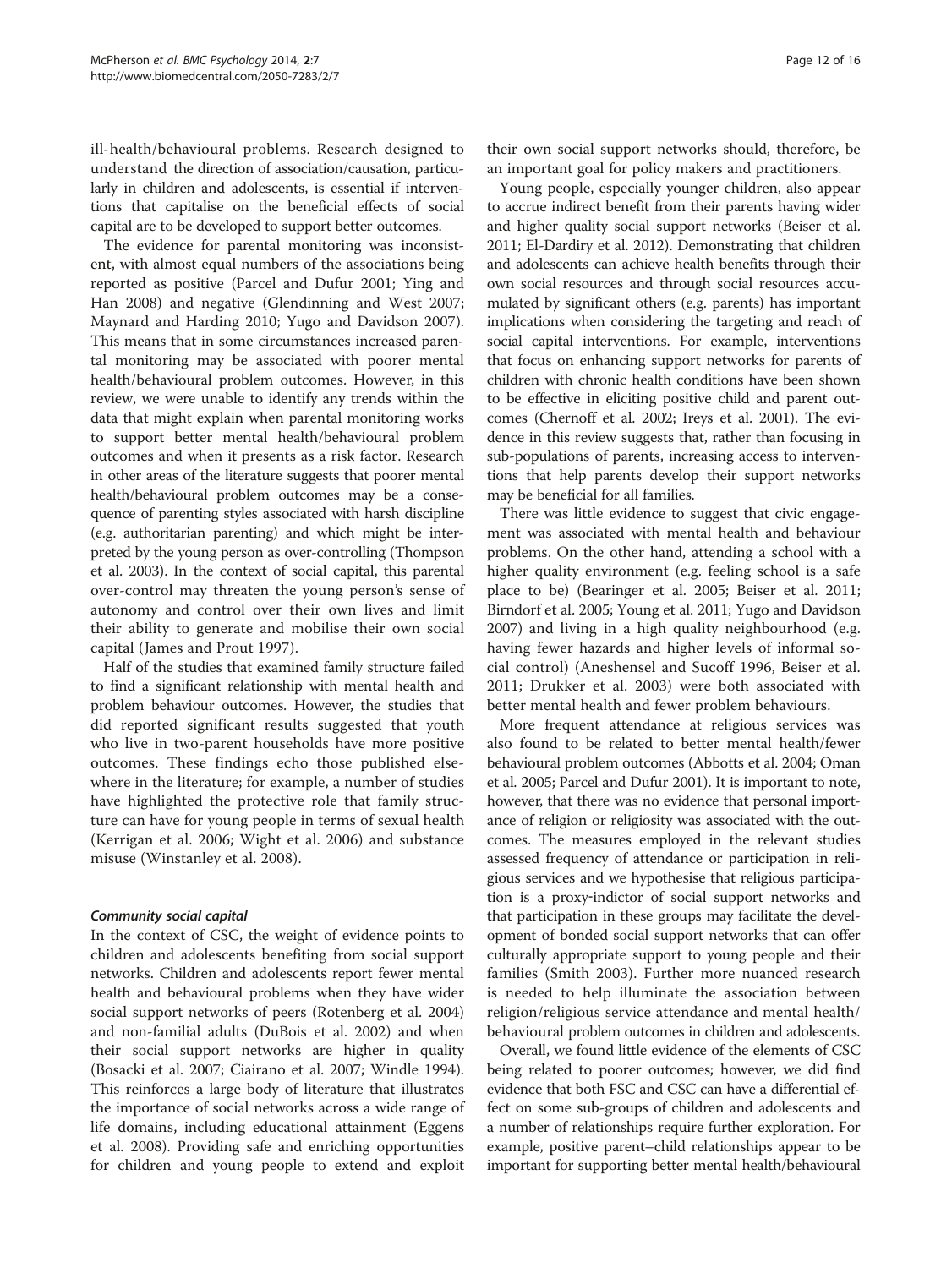problem outcomes for children and adolescents living in low violence neighbourhoods but this is not replicated for young people living in neighbourhoods high in violence (Kliewer et al. [2004\)](#page-14-0). Schools may provide a source of capital that is important in supporting self-esteem/worth in adolescents from urban communities but not those living in rural communities (Glendinning and West [2007](#page-14-0)). In addition, neighbour-based parental support networks are associated with fewer behavioural problem outcomes in preschool children living in affluent neighbourhoods but increased behavioural problems in impoverished neighbourhoods (Caughy et al. [2003](#page-13-0)). It is, therefore, important that future research seeks to uncover the mechanisms through which social capital may exert different influences on the mental health (including behavioural problems) of children and adolescents living in different contexts.

## Strengths and limitations

The strengths and limitations of this review exist at two levels: in the review process itself and the individual studies. In terms of the review process, while the extensive heterogeneity in the outcome measures prevented us from performing a meta-analysis, by adopting an integrative approach with a robust analytical process we were able to synthesis data from a large number of studies that employed a range of different research designs. Moreover, with the exception of one, the included studies were rated by the reviewers as being moderate to high quality which strengthens the conclusions that can be drawn from the synthesised results. We do, however, acknowledge that relevant literature may not have been identified. For example, journals are known to favour papers that report statistically significant results meaning that studies failing to identify significance may be under-represented. Our success in capturing studies was also dependent upon adequate indexing of papers within the databases; however, as outlined above, we did take measures to ensure that our search strategy was as robust as possible.

In terms of the individual studies, social capital is a multifaceted concept whose dimensions function in various directions (Morrow [1999](#page-14-0); Stone [2001\)](#page-15-0), the lack of an agreed definition and little uniformity in its measurement across the studies made synthesising the evidence challenging. However, we employed well-defined study-specific inclusion/exclusion criteria to ensure relevant data were captured in an objective fashion. It is important that future research defines and operationalises social capital in a more consistent and robust manner enabling a clearer understanding of its relationship to important outcomes and assisting comparisons across studies.

Other reviews exploring social capital and mental health have included children and adolescents but considered them alongside adults (Almedom [2005;](#page-13-0) De Silva et al. [2005](#page-13-0)) and, as we note above, this means that the definitions of social capital applied in these previous syntheses of data may not be adequate for the child/adolescent group (Morgan [2011](#page-14-0); Morrow [2001](#page-14-0)). We sought to overcome this criticism of previous work by adopting a definition of social capital that was theoretically pluralistic but informed by previous research to ensure that it encapsulated aspects of social capital relevant to young people. For example, given that school is integral to the lives of children and adolescents and their families, and in keeping with the work of Coleman [\(1988\)](#page-13-0) and Ferguson [\(2006\)](#page-14-0), we included this in our definition of community social capital.

Moreover, as noted in the Background section, while current directions in health and social policy place emphasis on the promotion of an assets based approach, the majority of research in the field of mental health/ behavioural problems in children and adolescents is conducted at the negative end of the spectrum, focusing on the onset and treatment of disorder. That said, while there was limited availability of positively framed evidence, we sought to ensure that, where possible, the conclusions we drew were framed within an assets based approach.

Despite the limitations that we highlight, the large body of evidence in this review means that we have been able to demonstrate conclusively that FSC and CSC are both associated with mental health and behavioural problems in children and adolescents; however the cross sectional nature of many of the studies prevented us from drawing firm conclusions about the direction of these associations. While it is assumed that social capital can be an asset that supports better outcomes, it is equally plausible that families with a child/adolescent who has a mental health problem (including behavioural problems) are limited in their ability to access and mobilise social capital. This review also highlights a lack of qualitative evidence. Future qualitative research is essential if we are to develop a theoretical framework that articulates the mechanisms through which social capital works to effect health and wellbeing, the various circumstances in which this occurs and how family and community social capital interact and mediate outcomes.

#### Conclusions

To the best of our knowledge, this is the first review to focus exclusively on the relationships that exist between family and community social capital and mental health and behavioural problems in children and adolescents. Our comprehensive examination of the available evidence suggests that there are important ways in which social capital, generated and mobilised at the family and community level, can influence the mental health and problem behaviours of young people. Thus this review contributes to the early years' mental health/behavioural problem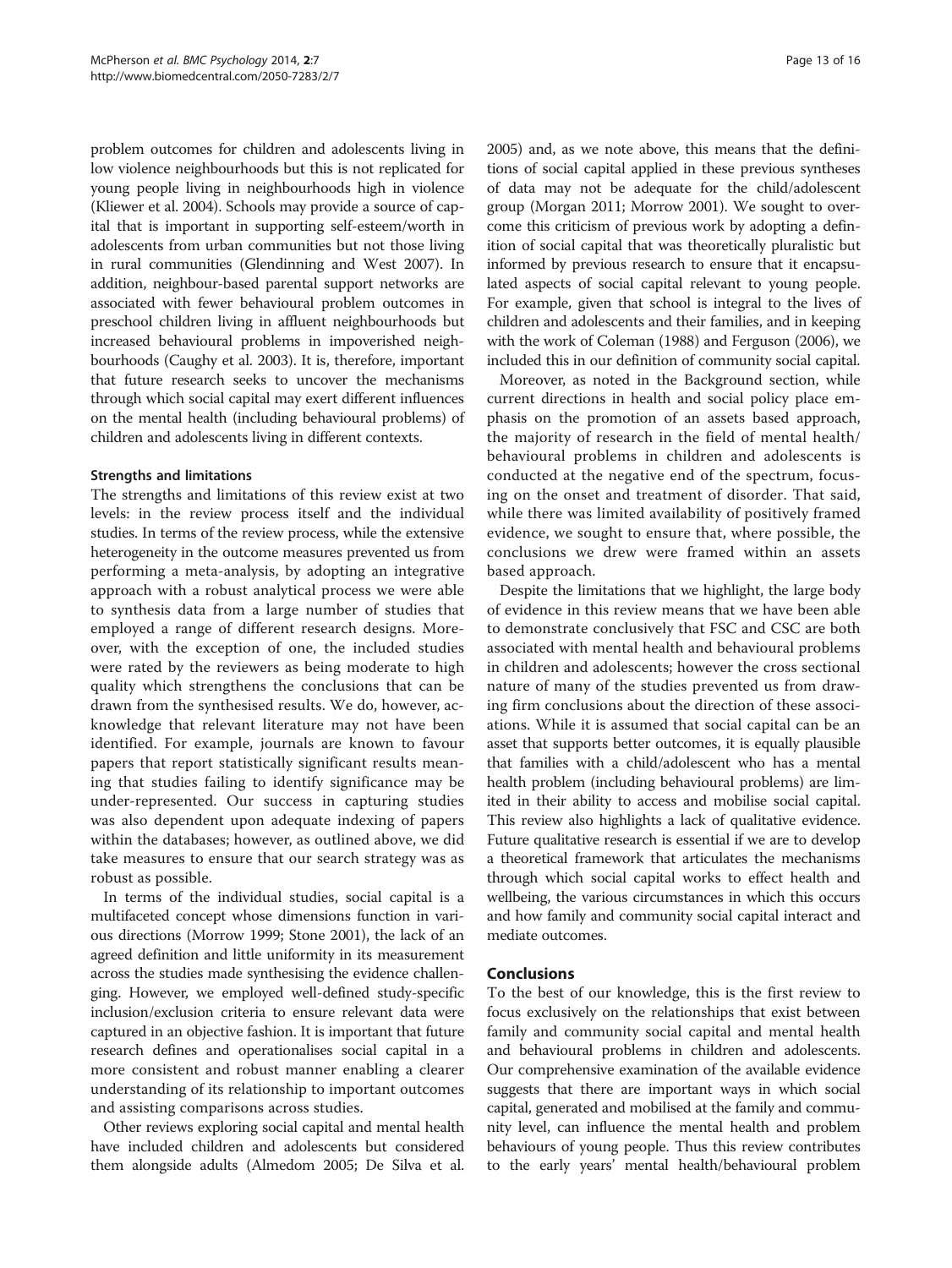<span id="page-13-0"></span>literature and also the social capital evidence base, which has been criticised for being too adult-centric (Morrow [2004\)](#page-14-0).

The present findings highlight the need for researchers to develop a robust theoretical framework that fully articulates the relationships that exist between social capital and mental health and behavioural problems, especially in the context of children and adolescents. Furthermore, we have made explicit the potential for young people to generate and exploit their own social capital to promote better health outcomes. Understanding the mechanisms through which this can occur would support policy makers to embed social capital as an underpinning feature of public health policies and interventions (Gillies [2009;](#page-14-0) World Health Organization [2002\)](#page-15-0).

Current international strategies, such as Health 2020 (World Health Organization [2012](#page-15-0)), call for early interventions to build resilience in communities and develop people-centred health systems to reduce health inequality and promote better mental health outcomes (including behavioural problems) for future generations (World Health Organization [2003](#page-15-0); World Health Organization [2012;](#page-15-0) World Health Organization Regional Office for Europe [2012](#page-15-0)). However, it must be acknowledged that, the current economic crisis has necessitated that international governments implement measures to reduce budget deficits. These austerity measures include cuts to public spending, services and benefits which will significantly impact on what services and resources are available/feasible to support families (Joseph Rowntree Foundation [2013\)](#page-14-0). Interventions that build on the strengths/ assets of families and communities, including their social capital, and which encourage families, communities and outside agencies to work together to 'co-produce' solutions would appear timely.

# Additional files

#### [Additional file 1:](http://www.biomedcentral.com/content/supplementary/2050-7283-2-7-S1.pdf) Search strategy (PsycINFO).

[Additional file 2: Table S1.](http://www.biomedcentral.com/content/supplementary/2050-7283-2-7-S2.pdf) Description of studies included in the review (ordered by outcome).

#### Competing interests

KEM, SK, EM, AM and FC were commissioned to undertake this work by the Glasgow Centre for Population Health. JM and JE commissioned the work on behalf of the Glasgow Centre for Population Health.

#### Authors' contributions

All authors were involved in developing the scope of the project and in determining the search strategy. The search was conducted by KEM. The study selection process, data extraction and quality appraisal was undertaken by KEM, SK, EM and FC. Data analysis and synthesis was conducted by KEM. All authors contribution to the drafting of the manuscript and read and approved the final version of the manuscript.

#### Acknowledgements

This systematic review was funded by Glasgow Centre for Population Health.

#### Author details

<sup>1</sup> Institute for Applied Health Research, School of Health & Life Sciences Glasgow Caledonian University, Cowcaddens Road, Glasgow G4 0BA, UK. <sup>2</sup>GCU London, 40 Fashion Street, Spitalfields, London E1 6PX, UK. <sup>3</sup>School of Nursing Sciences, Faculty of Medicine and Health, University of East Anglia, Norwich Research Park, Norwich NR4 7TJ, UK. <sup>4</sup>Glasgow Centre for Population Health, 1st Floor, House 6, 94 Elmbank Street, Glasgow G2 4DL, UK.

#### Received: 4 July 2013 Accepted: 14 March 2014 Published: 26 March 2014

#### References

- Abbotts, JE, Sweeting, HN, West, PB, & Williams, RGA. (2004). Is going to church good or bad for you? Denomination, attendance and mental health of children in West Scotland. Social Science and Medicine, 58, 645–656.
- Achenbach, T. (1992). Manual for the Child Behavior Checklist/2-3 and 1992 Profile. Burlington, VT: University of Vermont Department of Psychiatry.
- Almedom, AM. (2005). Social capital and mental health: an interdisciplinary review of the primary evidence. Social Science & Medicine, 61, 943–964.
- American Psychiatric Association. (2000). DSM-IV-TR: Diagnostic and Statistical Manual of Mental Disorders. Arlington: American Psychiatric Press Inc.
- Aneshensel, CS, & Sucoff, CA. (1996). The neighborhood context of adolescent mental health. Journal of Health and Social Behavior, 37, 293–310.
- Bearinger, LH, Pettingell, S, Resnick, MD, Skay, CL, Potthoff, SJ, & Eichhorn, J. (2005). Violence perpetration among urban American Indian youth: can protection offset risk? Archives of Pediatrics & Adolescent Medicine, 159, 270–277.
- Beiser, M, Zilber, N, Simich, L, Youngmann, R, Zohar, AH, Taa, B, & Hou, F. (2011). Regional effects on the mental health of immigrant children: results from the New Canadian children and youth study (NCCYS). Health & Place, 17, 822–829.
- Birndorf, S, Ryan, S, Auinger, P, & Aten, M. (2005). High self-esteem among adolescents: longitudinal trends, sex differences, and protective factors. Journal of Adolescent Health, 37, 194–201.
- Bosacki, S, Dane, A, & Marini, Z. (2007). Peer relationships and internalizing problems in adolescents: mediating role of self-esteem. Emotional and Behavioural Difficulties, 12, 261–282.
- Bourdieu, P. (1986). The Forms of Capital. In J Richardson (Ed.), Handbook of Theory and Research for the Sociology of Education. New York: Macmillan.
- Bowker, JC, Spencer, SV, & Salvy, S. (2010). Examining how overweight adolescents process social information: the significance of friendship quality. Journal of Applied Developmental Psychology, 31, 231–237.
- Carlson, ED, & Chamberlain, RM. (2003). Social capital, health, and health disparities. Journal of Nursing Scholarship, 35, 325–331.
- Caughy, MO, Nettles, SM, & O'Campo, PJ. (2008). The effect of residential neighborhood on child behavior problems in first grade. American Journal of Community Psychology, 42, 39–50.
- Caughy, MO, Nettles, SM, O'Campo, PJ, & Lohrfink, KF. (2006). Neighborhood matters: racial socialization of African American children. Child Development, 77, 1220–1236.
- Caughy, MO, O'Campo, PJ, & Muntaner, C. (2003). When being alone might be better: neighborhood poverty, social capital, and child mental health. Social Science & Medicine, 57, 227–237.
- Champion, H, Foley, KL, Sigmon-Smith, K, Sutfin, EL, & DuRant, RH. (2008). Contextual factors and health risk behaviors associated with date fighting among high school students. Women & Health, 47, 1–22.
- Chernoff, RG, Ireys, HT, DeVet, KA, & Kim, YJ. (2002). A randomized, controlled trial of a community-based support program for families of children with chronic illness: pediatric outcomes. Archives of Pediatrics & Adolescent Medicine, 156, 533–539.
- Ciairano, S, Rabaglietti, E, Roggero, A, Bonino, S, & Beyers, W. (2007). Patterns of adolescent friendships, psychological adjustment and antisocial behavior: the moderating role of family stress and friendship reciprocity. International Journal of Behavioral Development, 31, 539–548.
- Coleman, J. (1988). Social capital in the creation of human capital. American Journal of Sociology, 94, S95–S120.
- De Silva, MJ, McKenzie, K, Harpham, T, & Huttly, SRA. (2005). Social capital and mental illness: a systematic review. Journal of Epidemiology and Community Health, 59, 619–627.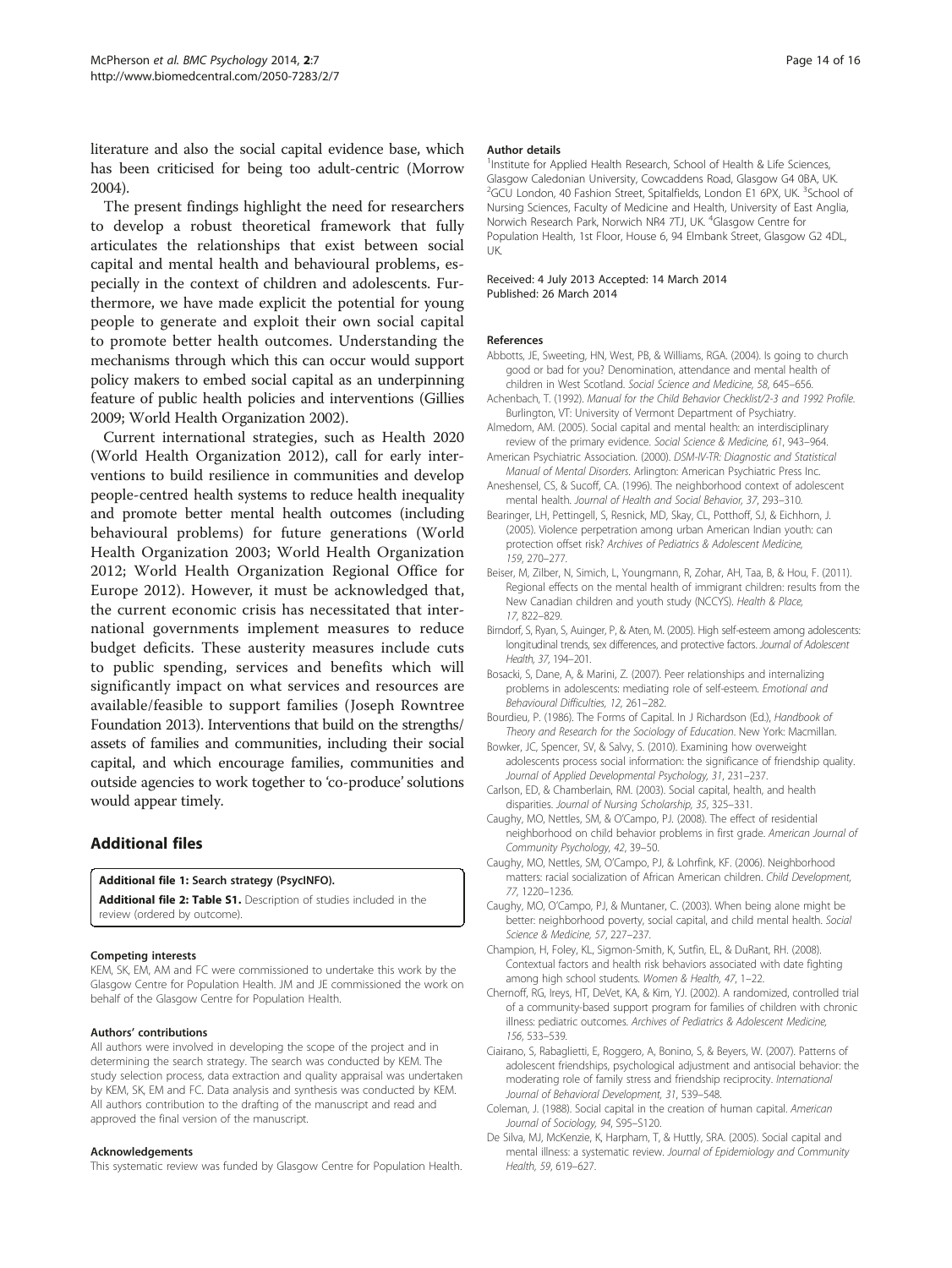- <span id="page-14-0"></span>Delsing, MJMH, van Aken, MAG, Oud, JHL, De Bruyn, EEJ, & Scholte, RHJ. (2005). Family loyalty and adolescent problem behavior: the validity of the family group effect. Journal of Research on Adolescence, 15, 127–150.
- Dixon-Woods, M, Agarwal, S, Jones, D, Young, B, & Sutton, A. (2005). Synthesising qualitative and quantitative evidence: a review of possible methods. Journal of Health Services Research & Policy, 10, 45–53.
- Dornbusch, SM, Ritter, PL, Leiderman, PH, & Roberts, DF. (1987). The relation of parenting style to adolescent school performance. Child Development, 58, 1244–1257.
- Dorsey, S, & Forehand, R. (2003). The relation of social capital to child psychosocial adjustment difficulties: the role of positive parenting and neighborhood dangerousness. Journal of Psychopathology and Behavioral Assessment, 25, 11–23.
- Drukker, M, Kaplan, C, Feron, F, & van Os, J. (2003). Children's health-related quality of life, neighbourhood socio-economic deprivation and social capital. A contextual analysis. Social Science & Medicine, 57, 825–841.
- Drukker, M, Kaplan, CD, Feron, FJM, Van Os, J, & Korebrits, A. (2010). Delinquency in context; neighbourhood and gender interactions among adolescents. Epidemiologia e Psichiatria Sociale, 19, 148–158.
- Drukker, M, Kaplan, C, Schneiders, J, Feron, FJ, & van Os, J. (2006). The wider social environment and changes in self-reported quality of life in the transition from late childhood to early adolescence: a cohort study. BMC Public Health, 6, 133–133.
- DuBois, DL, Neville, HA, Parra, GR, & Pugh-Lilly, A. (2002). Testing a new model of mentoring. New Directions For Youth Development, 93, 21–57.
- Dufur, MJ, Parcel, TL, & McKune, BA. (2008). Capital and context: using social capital at home and at school to predict child social adjustment. Journal of Health and Social Behavior, 49, 146–161.
- Eggens, L, van der Werf, MP, & Bosker, RJ. (2008). The influence of personal networks and social support on study attainment of students in university education. Higher Education, 55, 553–573.
- El Hajj, T, Afifi, RA, Khawaja, M, & Harpham, T. (2011). Violence and social capital among young men in Beirut. Injury Prevention: Journal Of The International Society For Child And Adolescent Injury Prevention, 17, 401–406.
- El-Dardiry, G, Dimitrakaki, C, Tzavara, C, Ravens-Sieberer, U, & Tountas, Y. (2012). Child health-related quality of life and parental social capital in Greece: an exploratory study. Social Indicators Research, 105, 75–92.
- Evans, D. (2002). Database searches for qualitative research. Journal of the Medical Library Association, 90, 290–293.
- Feldman, R. (2010). The relational basis of adolescent adjustment: trajectories of mother-child interactive behaviors from infancy to adolescence shape adolescents' adaptation. Attachment & Human Development, 12, 173–192.
- Ferguson, KM. (2005). Child labor and social capital in the mezzosystem: Familyand community-based risk and protective factors for street-working children in Mexico. Journal of Social Work Research and Evaluation, 6, 101–120.
- Ferguson, KM. (2006). Social capital and children's wellbeing: a critical synthesis of the international social capital literature. International Journal of Social Welfare, 15, 2–18.
- Fitzpatrick, KM, Piko, BF, Wright, DR, & LaGory, M. (2005). Depressive symptomatology, exposure to violence, and the role of social capital among African American adolescents. American Journal of Orthopsychiatry, 75, 262–274.
- Fulkerson, JA, Story, M, Mellin, A, Leffert, N, Neumark-Sztainer, D, & French, SA. (2006). Family dinner meal frequency and adolescent development: relationships with developmental assets and high-risk behaviors. Journal of Adolescent Health, 39, 337–345.
- Galboda-Liyanage, KC, Prince, MJ, & Scott, S. (2003). Mother-child joint activity and behaviour problems of pre-school children. Journal of Child Psychology and Psychiatry, and Allied Disciplines, 44, 1037–1048.
- Gillies, P. (1998). Effectiveness of alliances and partnerships for health promotion. Health Promotion International, 13, 99–120.
- Gillies, V. (2009). Teaching and learning guide for: childrearing, class and the new politics of parenting. Sociology Compass, 3, 341–344.
- Glendinning, A, & West, P. (2007). Young people's mental health in context: comparing life in the city and small communities in Siberia. Social Science & Medicine, 65, 1180–1191.
- Goodman, R. (1997). The strengths and difficulties questionnaire: a research note. Journal of Child Psychology and Psychiatry, 38, 581–586.
- Harpham, T, De Silva, MJ, & Tuan, T. (2006). Maternal social capital and child health in Vietnam. Journal of Epidemiology and Community Health, 60, 865–871.
- Ireys, HT, Chernoff, R, DeVet, KA, & Kim, Y. (2001). Maternal outcomes of a randomized controlled trial of a community-based support program for

families of children with chronic illnesses. Archives of Pediatrics & Adolescent Medicine, 155, 771–777.

Jager, J. (2011). Convergence and nonconvergence in the quality of adolescent relationships and its association with adolescent adjustment and young-adult relationship quality. International Journal of Behavioral Development, 35, 497–506.

- James, A, & Prout, A. (1997). Constructing and Reconstructing Childhood. London: Falmer Press.
- Johnson, SD. (1999). The social context of youth violence: a study of African American youth. International Journal of Adolescent Medicine and Health, 11, 159–175.
- Joseph Rowntree Foundation. (2013). Austerity in the UK. [http://www.jrf.org.uk/](http://www.jrf.org.uk/topic/austerity) [topic/austerity](http://www.jrf.org.uk/topic/austerity) Accessed 2 May 2013.
- Kawachi, I, Kennedy, BP, & Glass, R. (1999). Social capital and self-rated health: a contextual analysis. American Journal of Public Health, 89(8), 1187–1193.
- Kawachi, I, Kennedy, BP, Lochner, K, & Prothrow-Stith, D. (1997). Social capital, income inequality, and mortality. American Journal of Public Health, 87, 1491–1498.
- Kerrigan, D, Witt, S, Glass, B, Chung, S, & Ellen, J. (2006). Perceived neighborhood social cohesion and condom use among adolescents vulnerable to HIV/STI. AIDS and Behavior, 10, 723–729.
- Kessler, RC, Berglund, P, Demler, O, Jin, R, Merikangas, KR, & Walters, EE. (2005). Lifetime prevalence and age-of-onset distributions of DSM-IV disorders in the national comorbidity survey replication. Archives of General Psychiatry, 62, 593–602.
- Kim-Cohen, J, Caspi, A, Moffitt, TE, Harrington, H, Milne, BJ, & Poulton, R. (2003). Prior juvenile diagnoses in adults with mental disorder. Archives of General Psychiatry, 60, 709–717.
- Kingston, B, Huizinga, D, & Elliott, DS. (2009). A test of social disorganization theory in high-risk urban neighborhoods. Youth & Society, 41, 53–79.
- Kliewer, W, Cunningham, JN, Diehl, R, Parrish, KA, Walker, JM, Atiyeh, C, Neace, B, Duncan, L, Taylor, K, & Mejia, R. (2004). Violence exposure and adjustment in inner-city youth: child and caregiver emotion regulation skill caregiver-child relationship quality, and neighborhood cohesion as protective factors. Journal of Clinical Child and Adolescent Psychology, 33, 477–487.
- Landstedt, E, Asplund, K, & Gillander, GK. (2009). Understanding adolescent mental health: the influence of social processes, doing gender and gendered power relations. Sociology of Health & Illness, 31, 962–978.
- Maynard, MJ, & Harding, S. (2010a). Perceived parenting and psychological well-being in UK ethnic minority adolescents. Child: Care, Health and Development, 36, 630–638.
- Maynard, MJ, & Harding, S. (2010b). Ethnic differences in psychological well-being in adolescence in the context of time spent in family activities. Social Psychiatry and Psychiatric Epidemiology, 45, 115–123.
- McPherson, KE, Kerr, S, McGee, E, Cheater, F, & Morgan, A. (2013a). The Role and Impact of Social Capital on the Health and Wellbeing of Children and Adolescents: A Systematic Review. Glasgow: Glasgow Centre for Population Health.
- McPherson, KE, Kerr, S, Morgan, A, McGee, E, Cheater, F, McLean, J, & Egan, J. (2013b). The associated between family and community social capital and health risk behaviours in young people: an integrative review. BMC Public Health, 13, 971. doi:10.1186/1471-2458-13-971.
- Meltzer, H, Vostanis, P, Goodman, R, & Ford, T. (2007). Children's perceptions of neighbourhood trustworthiness and safety and their mental health. The Journal of Child Psychology and Psychiatry, 48, 1208–1213.
- Moher, D, Liberati, A, Tetzlaff, J, Altman, DG, & The PRISMA Group. (2009). Preferred reporting items for systematic reviews and meta-analyses: the PRISMA statement. PLoS Medicine, 6, e1000097.
- Morgan, A. (2010). Social capital as a health asset for young people's health and wellbeing. Journal of Child and Adolescent Psychology, S2, 19–42.
- Morgan, A. (2011). Social Capital as a Health Asset for Young people's Health and Wellbeing: Definitions Measurement and Theory. Stockholm: Karolinska Institutet.
- Morgan, A, & Haglund, BJA. (2009). Social capital does matter for adolescent health: evidence from the English HBSC study. Health Promotion International, 24, 363–372.
- Morgan, A, & Haglund, BJA. (2012). Researching social capital for young people's health. Socialmedicinsk Tidskrift, 4–5, 441–457.
- Morrow, V. (1999). Conceptualising social capital in relation to the well-being of children and young people: a critical review. The Sociological Review, 47, 744–765. Morrow, V. (2001). Networks and Neighbourhoods: Children's And Young People's
- Perspectives. London: Health Development Agency.
- Morrow, V. (2004). Children's "Social capital": implications for health and well-being. Health Education, 104, 211–225.